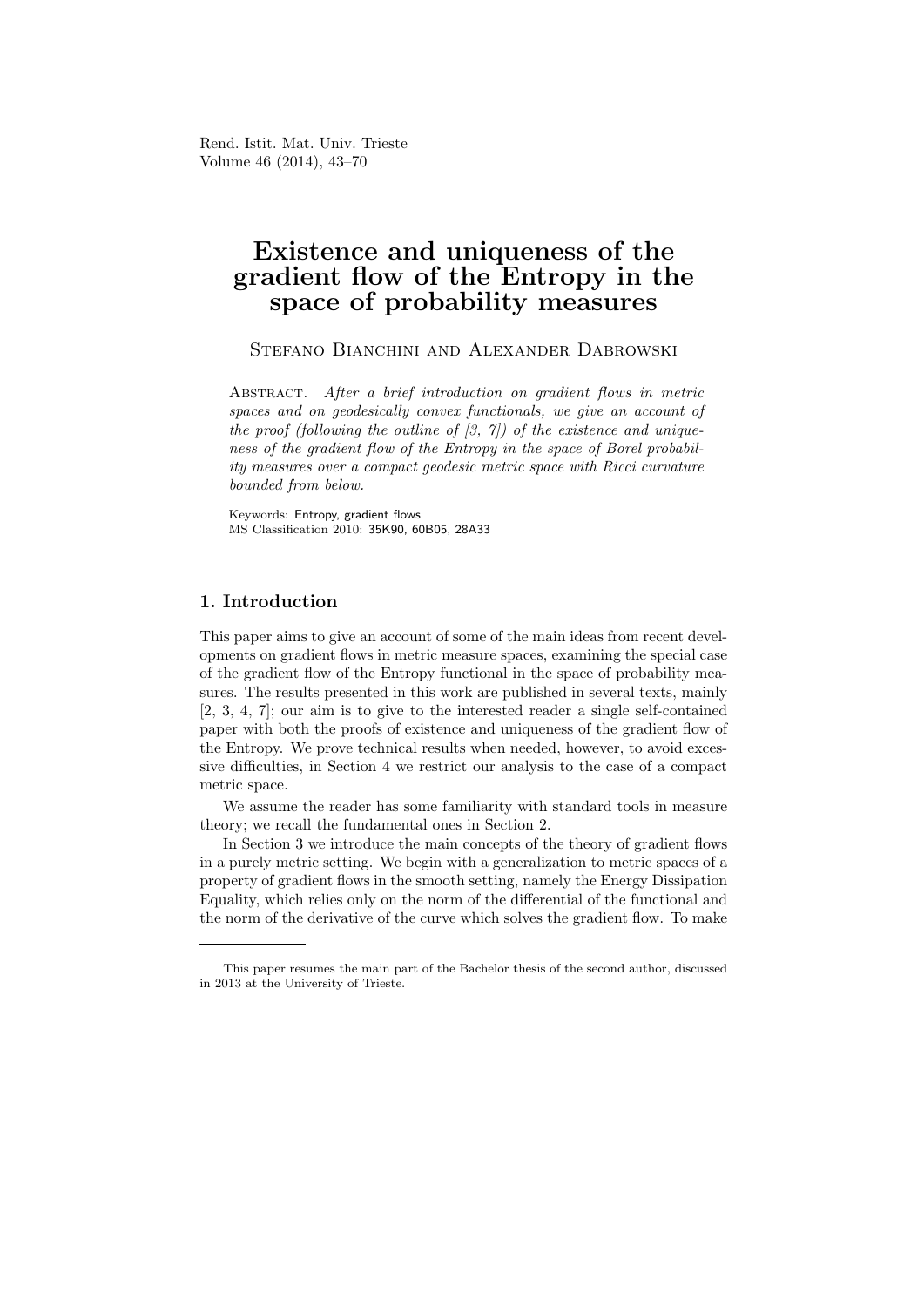sense of these two concepts in a metric space we introduce the metric speed of a curve and the descending slope of a functional. We proceed defining Kconvexity in geodesic metric spaces and state a useful formula for computing the descending slope and an important weak form of the chain rule for K-convex functionals.

Section 4 is dedicated to the proof of existence and uniqueness of the gradient flow of the Entropy in the space of probability measures over a compact metric space. After defining the fundamental *Wasserstein distance* between probability measures, we introduce the Entropy functional and outline two interesting cases where a solution to a PDE is obtained as a solution of a gradient flow of a functional: the Dirichlet Energy in  $L^2(\mathbb{R}^n)$  and the Entropy in the space of probability measures on the torus  $\mathbb{T}^n$ . We then give the definition of geodesic metric space with Ricci curvature bounded from below, a concept which will allow us to apply the theory developed for K-convex functionals to the Entropy. We proceed by proving the existence of a curve solving the gradient flow using a discrete approximation scheme and showing its convergence to a curve which satisfies the Energy Dissipation Equality.

The rest of the section deals with the uniqueness of the gradient flow of the Entropy. A deeper understanding of the nature of the curve solving the gradient flow is achieved introducing the concept of *push-forward via a plan* and restricting our analysis to plans with bounded deformation. After proving some preliminary properties concerning the approximation of the Entropy and the convexity of the squared descending slope of the Entropy, we conclude showing the uniqueness of the gradient flow.

### 2. Measure theoretic preliminaries

From now on, if not otherwise stated,  $(X, \mathfrak{d})$  will be a complete and separable metric space with distance  $\mathfrak{d}$ . We will indicate as  $\mathcal{P}(X)$  the set of Borel probability measures on X.

We recall two concepts we will often use: the push-forward of a measure through a map and narrow convergence of measures.

DEFINITION 2.1. Let X, Y be metric spaces,  $\mu \in \mathcal{P}(X)$ ,  $T : X \rightarrow Y$  a Borel map. We define the push-forward of  $\mu$  through  $T$  as

$$
T_*\mu(E) := \mu(T^{-1}(E))
$$

for every Borel subset  $E \subseteq Y$ .

The push-forward of a measure satisfies the following property: for every Borel function  $f: Y \to \mathbb{R} \cup {\infty}$  it holds

$$
\int_Y f T_* \mu = \int_X f \circ T \mu,
$$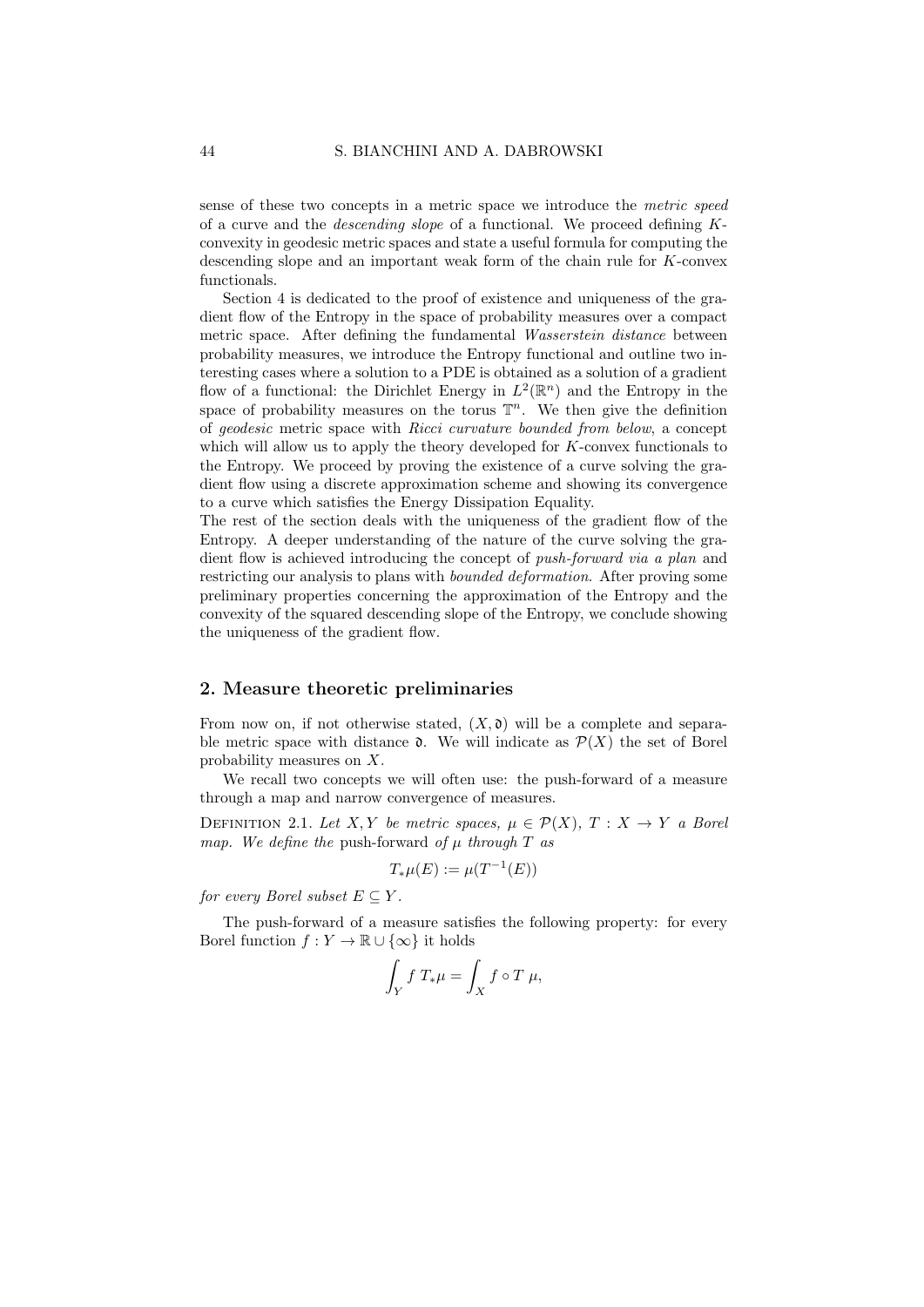where the equality means that if one of the integrals exists so does the other one and their value is the same.

We give a useful weak notion of convergence in  $\mathcal{P}(X)$ .

DEFINITION 2.2. Given  $(\mu_n)_n$  a sequence of measures in  $\mathcal{P}(X)$ ,  $\mu_n$  narrowly converges to  $\mu \in \mathcal{P}(X)$ , and we write  $\mu_n \to \mu$ , if for every  $\varphi \in C_b(X,\mathbb{R})$  it holds

$$
\int_X \varphi \mu_n \to \int_X \varphi \mu.
$$

Notice that if  $X$  is compact, weak\* convergence and narrow convergence on  $\mathcal{P}(X)$  are the same, thanks to the Riesz-Markov-Kakutani Representation Theorem.

We pass to examine absolutely continuous measures.

DEFINITION 2.3. Let  $\lambda, \mu$  be measures on a  $\sigma$ -algebra A.  $\lambda$  is absolutely continuous with respect to  $\mu$ , and we write  $\lambda \ll \mu$ , if for every  $E \in \mathcal{A}$  such that  $\mu(E) = 0$ , it also holds  $\lambda(E) = 0$ .

The following two classic theorems will be widely used in the last section of this paper.

THEOREM 2.4 (Radon-Nikodym). Let  $\lambda, \mu$  be finite measures on X measurable space,  $\lambda \ll \mu$ . Then there exists a unique  $h \in L^1(\mu)$  such that

$$
\lambda = h\mu. \tag{1}
$$

To express (1) we also write synthetically

$$
\frac{d\lambda}{d\mu} = h.
$$

The analogue of Radon-Nikodym Theorem in the space of probability measures is the Disintegration Theorem.

THEOREM 2.5 (Disintegration Theorem). Let  $(X, \mathfrak{d}_X), (Y, \mathfrak{d}_Y)$  be complete and separable metric spaces, let  $\gamma \in \mathcal{P}(X \times Y)$  and  $\pi^1 : X \times Y \to X$  the projection on the first coordinate. Then there exists a  $\pi^1$ <sub>\*</sub> $\gamma$ -almost everywhere uniquely determined family of probability measures  $\{\gamma_x\}_{x\in X}\subseteq \mathcal{P}(Y)$  such that

- 1. the function  $x \mapsto \gamma_x(B)$  is a Borel map for every Borel  $B \subseteq Y$ ,
- 2. for every Borel function  $f: X \times Y \to [0, \infty]$  it holds

$$
\int_{X \times Y} f(x, y) \gamma(dx, dy) = \int_X \left( \int_Y f(x, y) \gamma_x(dy) \right) \pi^1_* \gamma(dx). \tag{2}
$$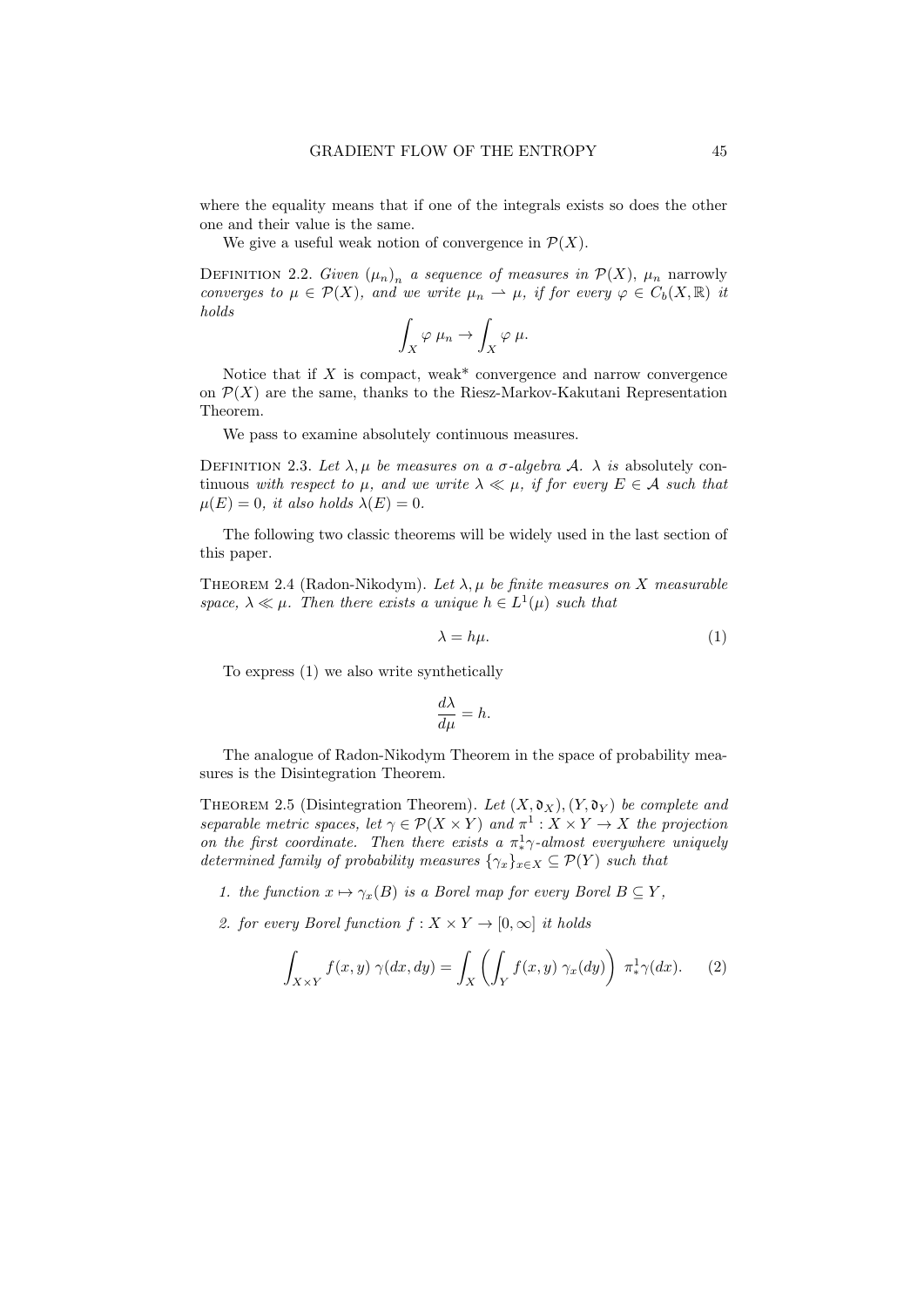We also express property (2) by writing

$$
\gamma = \int_X \gamma_x \; \pi^1_* \gamma(dx).
$$

The theorem obviously holds *mutatis mutandis* for the projection  $\pi^2$  on Y.

For a proof of Theorem 2.5 and a broader view on the topic see [6, Chapter 45]. A simpler proof for vector valued measures can be found in [1, Theorem 2.28].

# 3. Gradient flows in metric spaces

The following observation is the starting point to extend the notion of gradient flows to metric spaces.

From now on we adopt the subscript notation for curves (i.e.  $u_t = u(t)$ ).

REMARK 3.1. Let H be a Hilbert space,  $E : H \to \mathbb{R} \cup {\infty}$  a Fréchet differentiable functional. If  $u : [0, \infty) \to \mathbb{R}$  is a gradient flow of E, i.e.  $\dot{u}_t = -\nabla E(u_t)$ , then

$$
\frac{d}{dt}E(u_t) = \langle \nabla E(u_t), \dot{u}_t \rangle = -\frac{1}{2} ||\dot{u}_t||^2 - \frac{1}{2} ||\nabla E(u_t)||^2.
$$

Integrating with respect to t we obtain

$$
E(u_s) - E(u_0) = -\frac{1}{2} \int_0^s \|\dot{u}_t\|^2 dt - \frac{1}{2} \int_0^s \|\nabla E(u_t)\|^2 dt \quad \forall s > 0.
$$

This last equality is called Energy Dissipation Equality.

By extending appropriately the concepts of the norm of the derivative of a curve and the norm of the gradient of a functional we can make sense of this last equality even in metric spaces.

We restrict our analysis to a special class of curves.

DEFINITION 3.2. A curve  $u : [0,1] \rightarrow X$  is absolutely continuous if there exists  $g \in L^1(I)$  such that for every  $t < s$  it holds

$$
\mathfrak{d}(u_t, u_s) \le \int_t^s g(r) \, dr. \tag{3}
$$

For absolutely continuous curves we are able to define a corresponding concept of speed of a curve.

PROPOSITION 3.3. If  $u$  is an absolutely continuous curve, there exists a minimal (in the  $L^1$ -sense) g which satisfies (3); this function is given for almost every t by

$$
|\dot{u}_t| := \lim_{s \to t} \frac{\mathfrak{d}(u_s, u_t)}{|s - t|}.
$$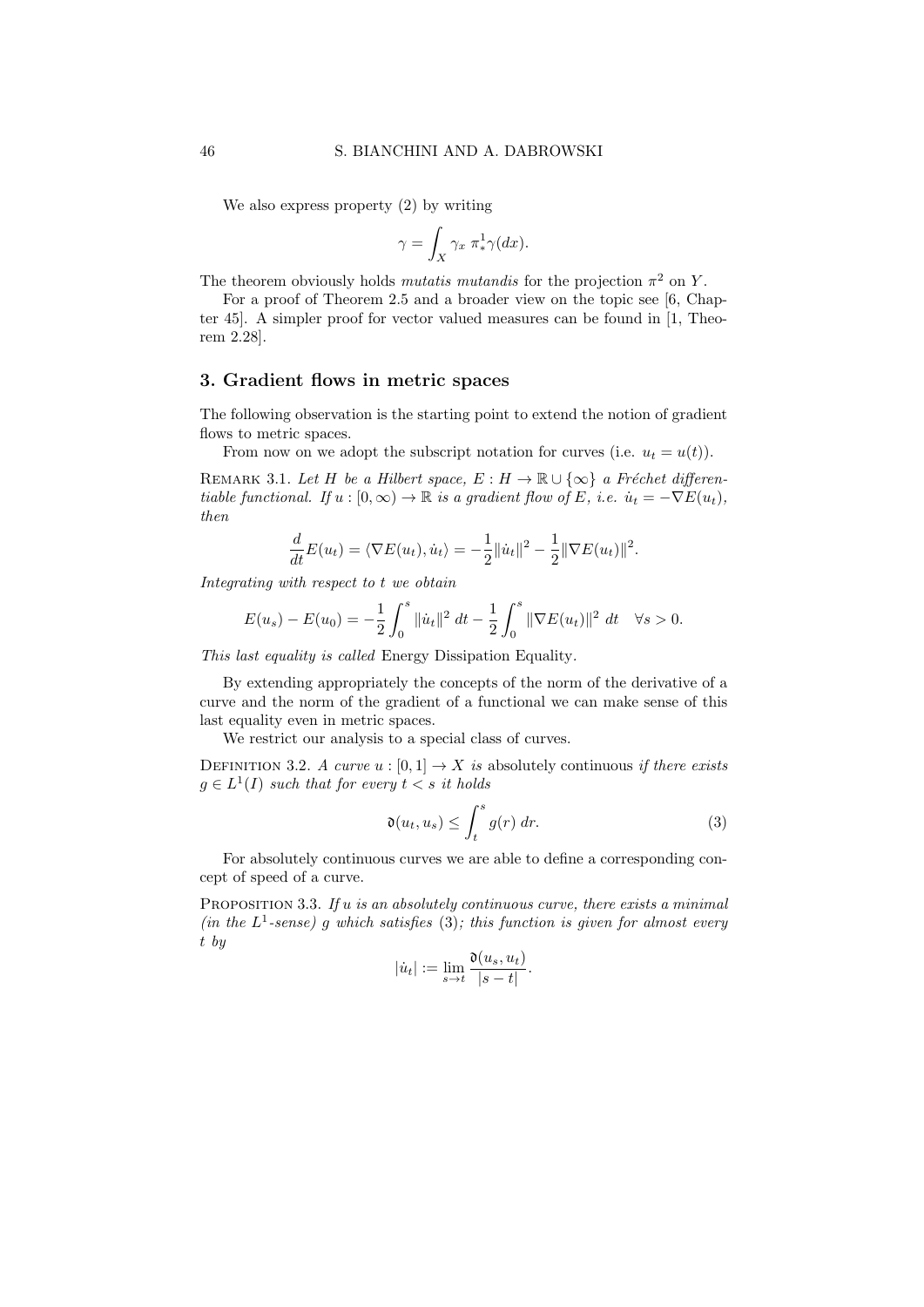The function  $|\dot{u}_t|$  is called *metric derivative* or *metric speed* of u.

*Proof.* Let  $(y_n)_n$  be dense in  $u(I)$  and define

$$
h_n(t) := \mathfrak{d}(y_n, u_t) \quad \forall n \in \mathbb{N}.
$$

Let  $g \in L^1$  be such that

$$
|h_n(t) - h_n(s)| \le \mathfrak{d}(u_t, u_s) \le \int_t^s g(r) \, dr \quad \forall n \in \mathbb{N}.
$$

Therefore  $h_n(t)$  are absolutely continuous for every n, so by the Lebesgue Fundamental Theorem of Calculus there exists  $h'_n \in L^1$  such that

$$
h_n(t) - h_n(s) = \int_t^s h'_n(r) dr.
$$

We have that  $|h'_n(t)| \leq g(t)$  a.e. and a fairly easy calculation shows that

$$
\limsup_{s \to t} \frac{\mathfrak{d}(u_s, u_t)}{|s-t|} \le \sup_n |h'_n(t)| \le \liminf_{s \to t} \frac{\mathfrak{d}(u_s, u_t)}{|s-t|},
$$

therefore we can take  $\sup_n |h'_n(t)|$  as the metric derivative.

We pass to define the concept which will substitute the norm of the differential of a function in the metric case.

We indicate by  $(\cdot)^+$ ,  $(\cdot)^-$  the standard positive and negative parts, i.e.  $x^+ = \max\{x, 0\}, x^- = \max\{-x, 0\}.$ 

DEFINITION 3.4. Let  $E: X \to \mathbb{R} \cup {\infty}$ . The descending slope of E at x is

$$
|D^{-}E|(x) := \limsup_{y \to x} \frac{\big(E(x) - E(y)\big)^{+}}{\mathfrak{d}(x, y)}.
$$

We are now ready to define gradient flows using the Energy Dissipation Equality (EDE).

For a functional  $E: X \to \mathbb{R} \cup \{\infty\}$ , we write  $D(E) := \{x : E(x) < \infty\}$ .

DEFINITION 3.5 (Gradient flow - EDE). Let E be a functional from X to R ∪  $\{\infty\}$  and let  $x_0 \in D(E)$ . A locally absolutely continuous curve  $x : [0, \infty) \to X$ is an EDE-gradient flow, or simply a gradient flow, of E starting from  $x_0$  if x takes values in  $D(E)$  and it holds

$$
E(x_s) = E(x_t) - \frac{1}{2} \int_t^s |\dot{x}_r|^2 dr - \frac{1}{2} \int_t^s |D^-E|^2(x_r) dr, \quad \forall s > t,
$$

or equivalently

$$
E(x_s) = E(x_0) - \frac{1}{2} \int_0^s |\dot{x}_r|^2 dr - \frac{1}{2} \int_0^s |D^-E|^2(x_r) dr, \quad \forall s > 0.
$$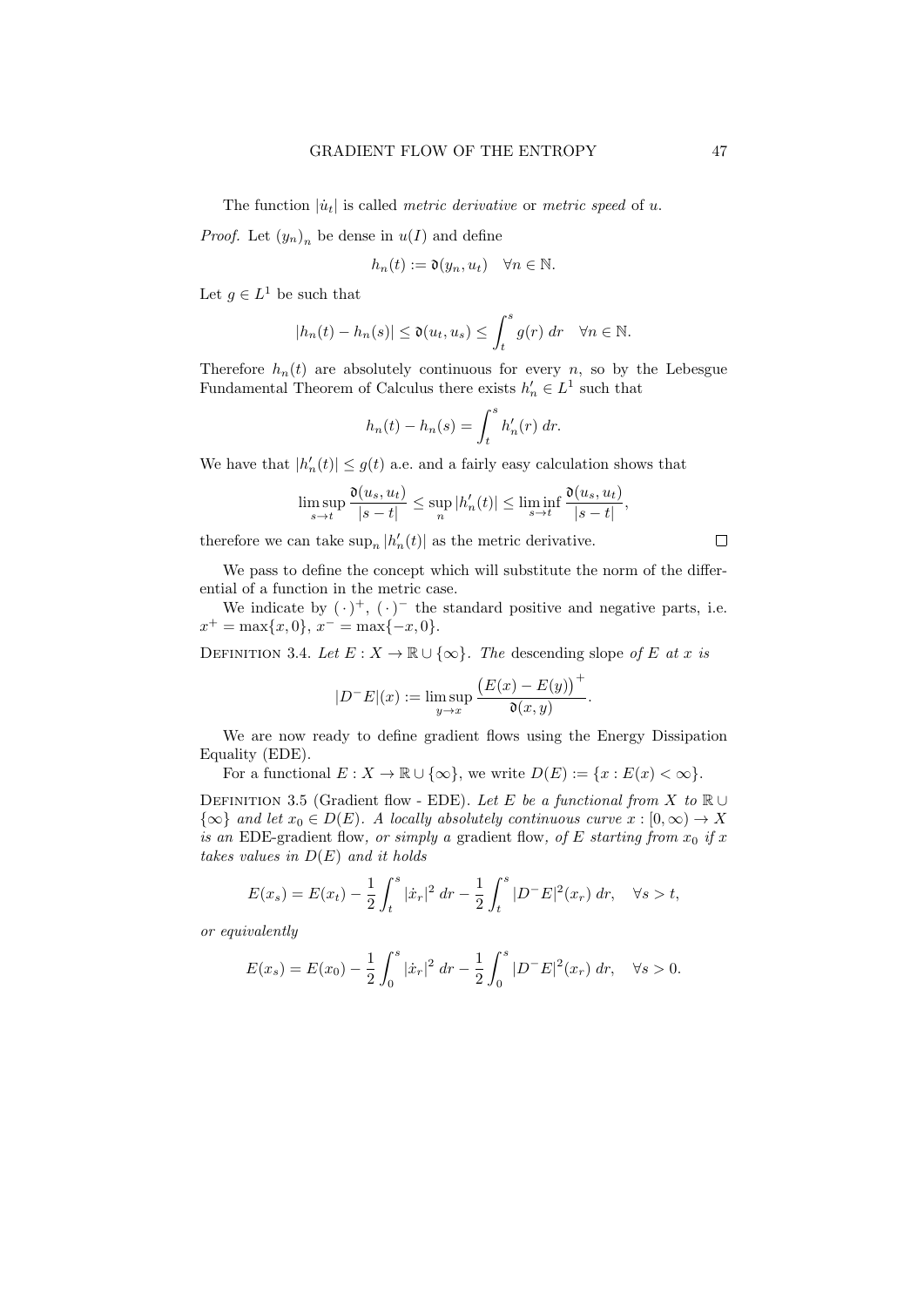#### 3.1. K-convexity

A class of functionals with useful properties is that of K-convex functionals.

In  $\mathbb{R}^n$  the standard definition is that the distributional derivative of a function  $E: \mathbb{R}^n \mapsto \mathbb{R}$  satisfies

 $D^2E - K I_n \geq 0$ ,

where  $I_n$  is the  $n \times n$ -identity matrix. To extend the definition from the smooth setting to metric spaces we will use geodesics.

DEFINITION 3.6. A metric space X is geodesic if  $\forall x_0, x_1 \in X, \exists g : [0, 1] \rightarrow X$ such that  $g_0 = x_0, g_1 = x_1$  and

$$
\mathfrak{d}(g_t, g_s) = |t - s| \mathfrak{d}(x_0, x_1), \quad \forall s, t \in [0, 1].
$$

Such a g is called constant speed geodesic between  $x_0$  and  $x_1$ .

It is natural to extend the definition of  $K$ -convexity by requiring the  $K$ convexity of the functional along geodesics.

DEFINITION 3.7. Let  $(X, \mathfrak{d})$  be a geodesic space,  $E : X \to \mathbb{R} \cup {\infty}$ . E is K-geodesically convex, or simply K-convex, if  $\forall x_0, x_1 \in Y, \exists g : [0,1] \rightarrow X$ constant speed geodesic between  $x_0$  and  $x_1$  and for every  $t \in [0,1]$  it holds

$$
E(g_t) \le (1-t)E(x_0) + tE(x_1) - \frac{K}{2}t(1-t)\mathfrak{d}^2(x_0, x_1).
$$

REMARK 3.8. Notice that if E is K-convex then for every  $K' \leq K$ , E is K'convex.

We prove a useful formula for computing the descending slope of  $K$ -convex functionals.

LEMMA 3.9. If  $E$  is  $K\text{-}convex$  then

$$
|D^{-}E|(x) = \sup_{y \neq x} \left( \frac{E(x) - E(y)}{\mathfrak{d}(x, y)} + \frac{K}{2} \mathfrak{d}(x, y) \right)^{+}.
$$
 (4)

*Proof.* "  $\leq$  ". This inequality holds trivially.

"  $\ge$ ". Fix  $y \neq x$ . Let g be a constant speed geodesic from x to y such that

$$
\frac{E(x) - E(g_t)}{\mathfrak{d}(x, g_t)} \ge \frac{t}{\mathfrak{d}(x, g_t)} \left( E(x) - E(y) + \frac{K}{2} (1 - t) \mathfrak{d}^2(x, y) \right)
$$

$$
= \frac{E(x) - E(y)}{\mathfrak{d}(x, y)} + \frac{K}{2} (1 - t) \mathfrak{d}(x, y).
$$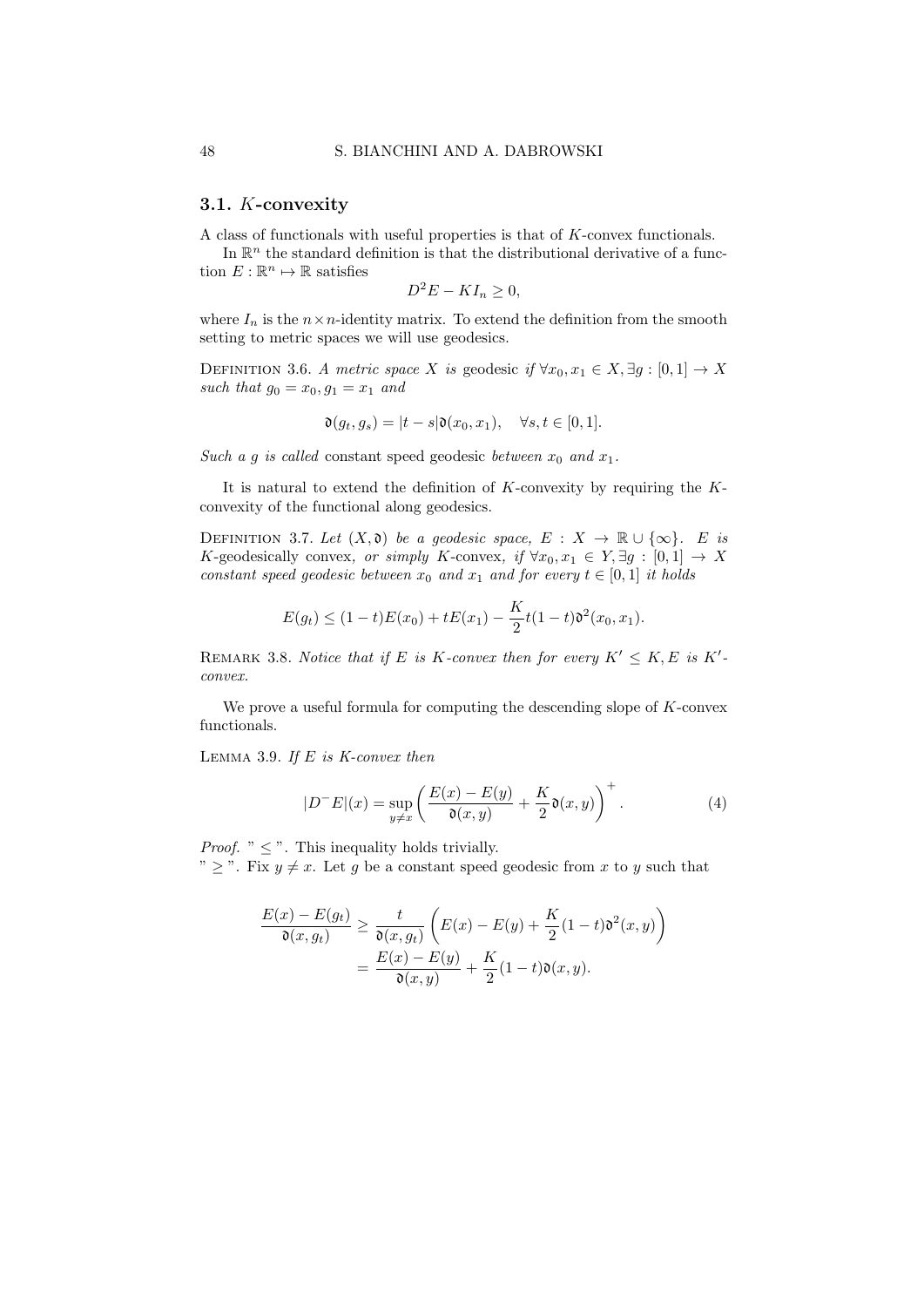Therefore as  $t \to 0$ ,

$$
|D^{-}E|(x) \ge \limsup_{t \to 0^{+}} \left(\frac{E(x) - E(g_t)}{\mathfrak{d}(x, g_t)}\right)^{+}
$$
  
 
$$
\ge \left(\limsup_{t \to 0^{+}} \left(\frac{E(x) - E(y)}{\mathfrak{d}(x, y)} + \frac{K}{2}(1 - t)\mathfrak{d}(x, y)\right)\right)^{+}
$$
  
 
$$
= \left(\frac{E(x) - E(y)}{\mathfrak{d}(x, y)} + \frac{K}{2}\mathfrak{d}(x, y)\right)^{+}.
$$

We conclude by taking the supremum w.r.t.  $y$ .

 $\Box$ 

For K-convex functionals we have a useful weak form of chain rule.

THEOREM 3.10. Let  $E: X \to \mathbb{R} \cup {\infty}$  be a K-convex and lower semicontinuous functional. Then for every absolutely continuous curve  $x : [0, 1] \rightarrow X$  such that  $E(x_t) < \infty$  for every  $t \in [0,1]$ , it holds

$$
|E(x_s) - E(x_t)| \le \int_t^s |\dot{x}_r| |D^-E|(x_r) \, dr,\tag{5}
$$

with  $t < s$ .

Proof. We follow the reasoning of [2, Proposition 3.19].

Step 0. By linear scaling we may reduce to the case  $t = 0$  and  $s = 1$ . We may also assume that

$$
\int_0^1 |\dot{x}_r| |D^-E|(x_r) dr < +\infty,
$$

otherwise the inequality holds trivially. By the standard arc-length reparametrization we may furthermore assume  $|\dot{x}_t| = 1$  for almost every t, so  $x_t$  is 1-Lipschitz and the function  $t \mapsto |D^-E|(x_t)$  is in  $L^1([0, 1])$ .

Step 1. Notice that it is sufficient to prove absolute continuity of the function  $t \mapsto E(x_t)$ , then the thesis follows from the inequality

$$
\limsup_{h \to 0} \frac{E(x_{t+h}) - E(x_t)}{h} \le \limsup_{h \to 0} \frac{\left(E(x_{t+h}) - E(x_t)\right)^+}{|h|}
$$
  

$$
\le \limsup_{h \to 0} \frac{\left(E(x_{t+h}) - E(x_t)\right)^+}{\mathfrak{d}(x_{t+h}, x_t)} \limsup_{h \to 0} \frac{\mathfrak{d}(x_{t+h}, x_t)}{|h|} \le |D^-E|(x_t)|\dot{x}_t|
$$

and the fact that for a.c.  $f$  it holds

$$
f(s) - f(t) = \int_{t}^{s} \frac{df}{d\tau} d\tau.
$$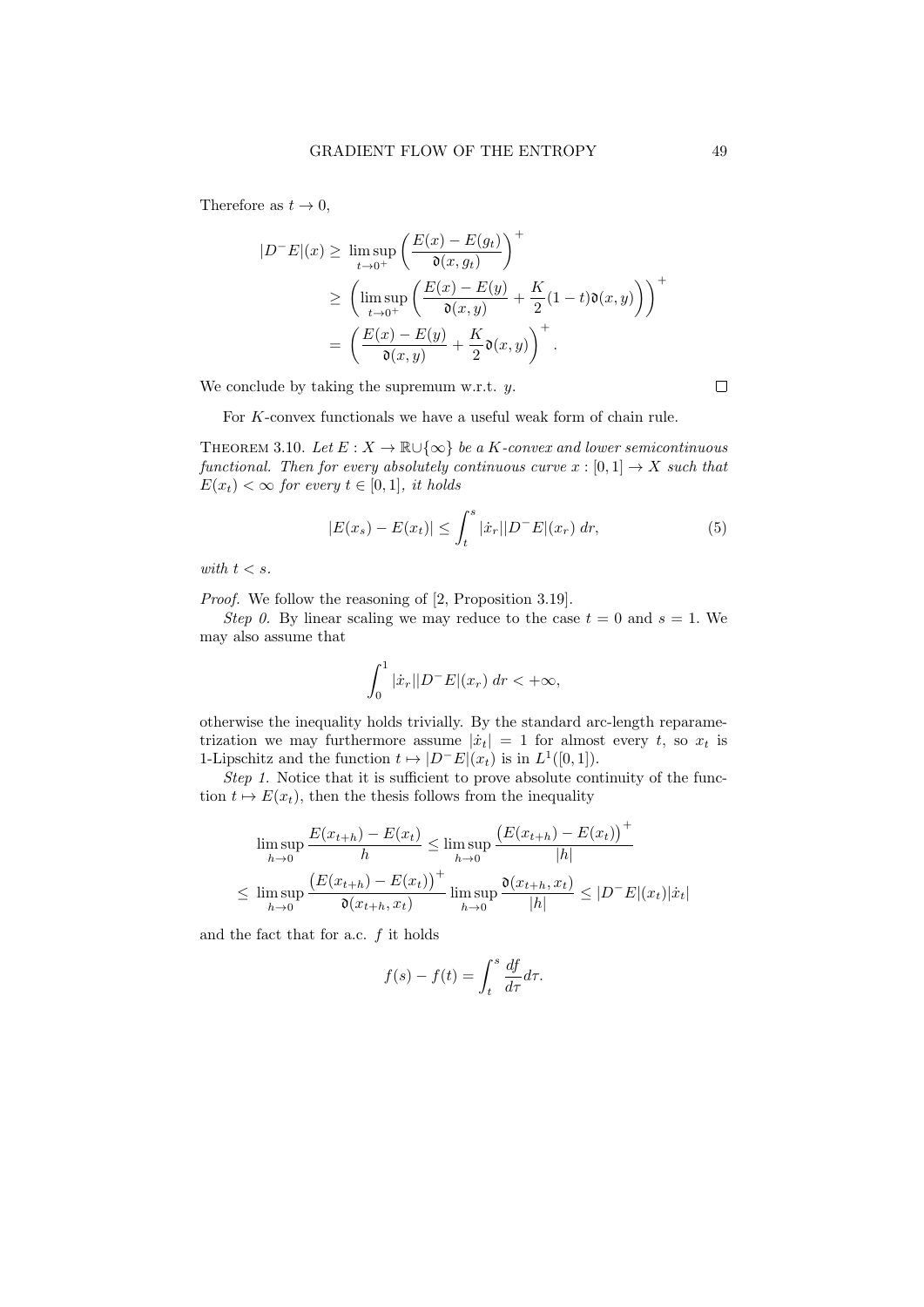*Step 2.* We define  $f, g : [0, 1] \to \mathbb{R}$  as

$$
f(t) := E(x_t),
$$
  
\n
$$
g(t) := \sup_{s \neq t} \frac{(f(t) - f(s))^{+}}{|t - s|}.
$$

From the fact that  $|\dot{x}_t| = 1$  and the trivial inequality  $a^+ \leq (a+b)^+ + b^-$  valid for any  $a, b \in \mathbb{R}$  we obtain

$$
g(t) \le \sup_{s \ne t} \frac{\left(f(t) - f(s)\right)^+}{\mathfrak{d}(x_t, x_s)}
$$
  
 
$$
\le \left(\sup_{s \ne t} \frac{f(t) - f(s)}{\mathfrak{d}(x_t, x_s)} + \frac{K}{2} \mathfrak{d}(x_t, x_s)\right)^+ + \left(\frac{K}{2} \mathfrak{d}(x_t, x_s)\right)^-.
$$

Since  $\{x_t\}_{t\in[0,1]}$  is compact, there exists a  $D \in \mathbb{R}^+$  such that  $\mathfrak{d}(x_t, x_s) \leq D;$ applying then  $(4)$  we obtain

$$
g(t) \le |D^-E|(x_t) + \frac{K^-}{2}D.
$$

Therefore the thesis is proven if we show that

$$
|f(s) - f(t)| \le \int_t^s g(r) \, dr.
$$

Step 3. Fix  $M, \varepsilon > 0$  and define  $f^M := \min\{f, M\}, \rho_{\varepsilon} : \mathbb{R} \to \mathbb{R}$  a smooth mollifier with support in  $[-\varepsilon, \varepsilon]$  and  $f_{\varepsilon}^M, g_{\varepsilon}^M : [\varepsilon, 1 - \varepsilon] \to \mathbb{R}$  such that

$$
f_{\varepsilon}^{M}(t) := (f^{M} * \rho_{\varepsilon})(t),
$$
  

$$
g_{\varepsilon}^{M}(t) := \sup_{s \neq t} \frac{(f_{\varepsilon}^{M}(t) - f_{\varepsilon}^{M}(s))^{+}}{|s - t|}.
$$

Since  $f_{\varepsilon}^M$  is smooth and  $g_{\varepsilon}^M \geq |(f_{\varepsilon}^M)'|$ ,

$$
\left|f_{\varepsilon}^{M}(s)-f_{\varepsilon}^{M}(t)\right| \leq \int_{t}^{s} g_{\varepsilon}^{M}(r) \, dr.
$$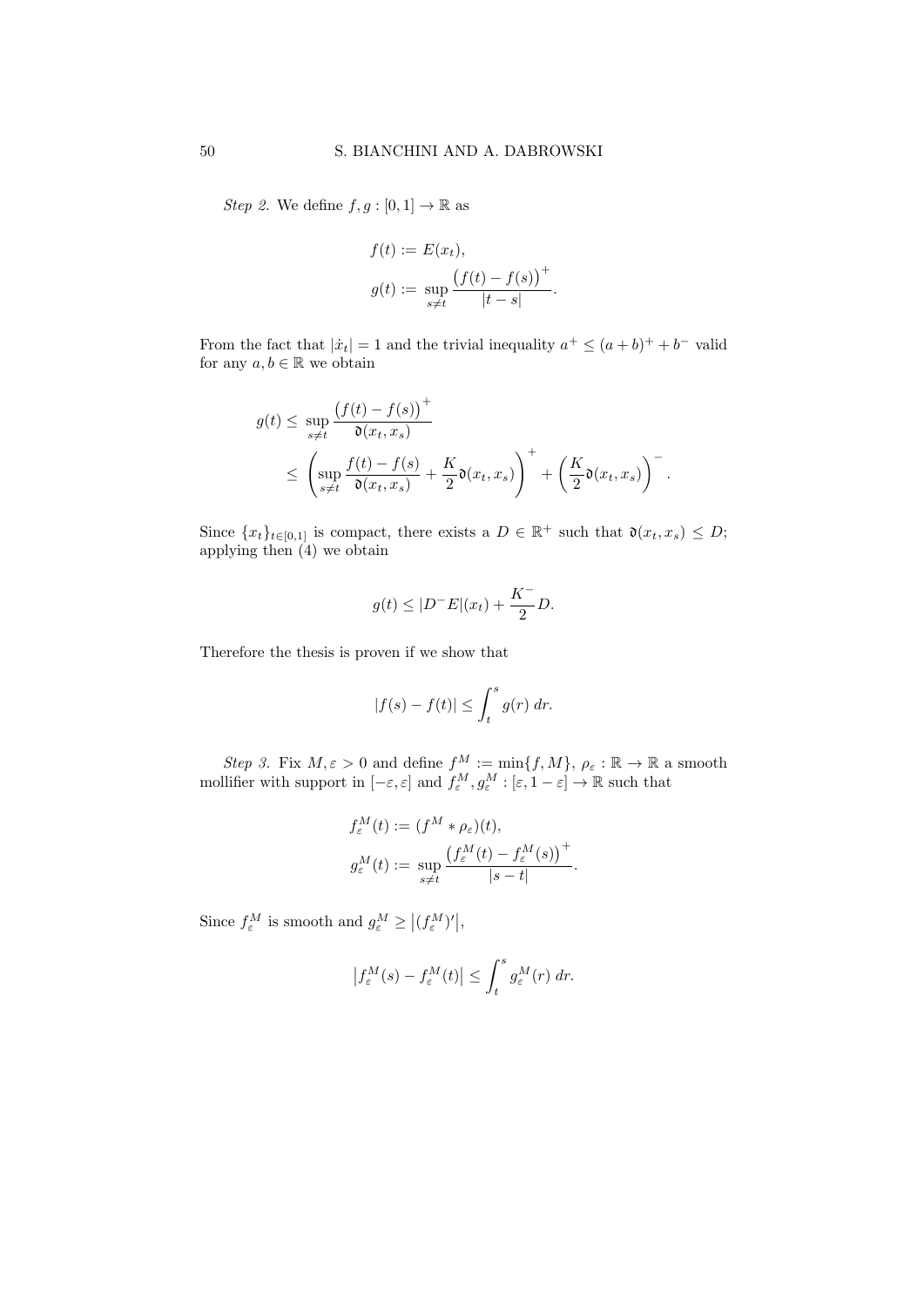Therefore we have

$$
g_{\varepsilon}^{M}(t) = \sup_{s \neq t} \frac{1}{|s - t|} \left( \int_{0}^{1} (f^{M}(t - r) - f^{M}(s - r)) \rho_{\varepsilon}(r) dr \right)^{+}
$$
  
\n
$$
\leq \sup_{s \neq t} \frac{1}{|s - t|} \int_{0}^{1} (f(t - r) - f(s - r))^{+} \rho_{\varepsilon}(r) dr
$$
  
\n
$$
\leq \sup_{s \neq t} \int_{0}^{1} \frac{(f(t - r) - f(s - r))^{+}}{|(s - r) - (t - r)|} \rho_{\varepsilon}(r) dr
$$
  
\n
$$
\leq \int_{0}^{1} g(t - r) \rho_{\varepsilon}(r) dr = (g * \rho_{\varepsilon})(t),
$$

thus the family  $\{g_{\varepsilon}^M\}_{\varepsilon}$  is uniformly integrable in  $L^1((0,1))$ . In fact, for  $A \subset$  $(\varepsilon, 1-\varepsilon),$ 

$$
\int_A g_{\varepsilon}^M(t) dt \le \int_A (g * \rho_{\varepsilon})(t) dt = \int_A \int_0^1 g(t - y) \rho_{\varepsilon}(y) dy dt
$$
  
= 
$$
\int_0^1 \frac{1}{\varepsilon} \rho \left(\frac{y}{\varepsilon}\right) \int_{A-y} g(t) dt dy = \int_0^1 \rho(z) \left[ \int_{A-\varepsilon z} g(t) dt \right] dz \le \omega(|A|),
$$

where  $\omega(|A|) = \sup_{\mathcal{L}(B) = \mathcal{L}(A)} \{ \int_B g \}.$ Since

$$
|f_{\varepsilon}^{M}(y) - f_{\varepsilon}^{M}(x)| \le \omega(|y - x|) \quad \text{and} \quad \lim_{z \to 0} \omega(z) = 0,
$$

the family  $\{f_{\varepsilon}^M\}_{\varepsilon}$  is equicontinuous in  $C([\delta, 1-\delta])$  for every  $\delta$  fixed. Hence by Arzelà-Ascoli Theorem, up to subsequences, the family  $\{f_{\varepsilon}^M\}_{\varepsilon}$  uniformly converges to a function  $\tilde{f}^M$  on  $(0, 1)$  as  $\varepsilon \to 0$  for which it holds

$$
|\tilde{f}^M(s) - \tilde{f}^M(t)| \le \int_t^s g(r) \ dr.
$$

By the fact that  $f_{\varepsilon}^M \to f^M$  in  $L^1$ ,  $f^M = \tilde{f}^M$  on a  $A \subseteq [0,1]$  such that  $[0,1] \setminus A$ has negligible Lebesgue measure.

Step 4. Now we prove that  $f^M = \tilde{f}^M$  everywhere.  $f^M$  is lower semicontinuous and  $\tilde{f}^M$  is continuous, hence  $f^M \leq \tilde{f}^M$  in [0, 1]. Suppose by contradiction that there are  $t_0 \in (0,1)$ ,  $c, C \in \mathbb{R}$  such that  $f^M(t_0) < c < C < \tilde{f}^M(t_0)$ , so there exists  $\delta > 0$  such that  $\tilde{f}^M(t) > C$  for  $t \in [t_0 - \delta, t_0 + \delta]$ . Thus  $f^M(t) > C$ for  $t \in [t_0 - \delta, t_0 + \delta] \cap A$ , so

$$
\int_0^1 g(t) dt \ge \int_{[t_0-\delta, t_0+\delta]\cap A} g(t) dt \ge \int_{[t_0-\delta, t_0+\delta]\cap A} \frac{C-c}{|t-t_0|} dt = +\infty,
$$

which is absurd since  $g \in L^1(\mathbb{R})$ .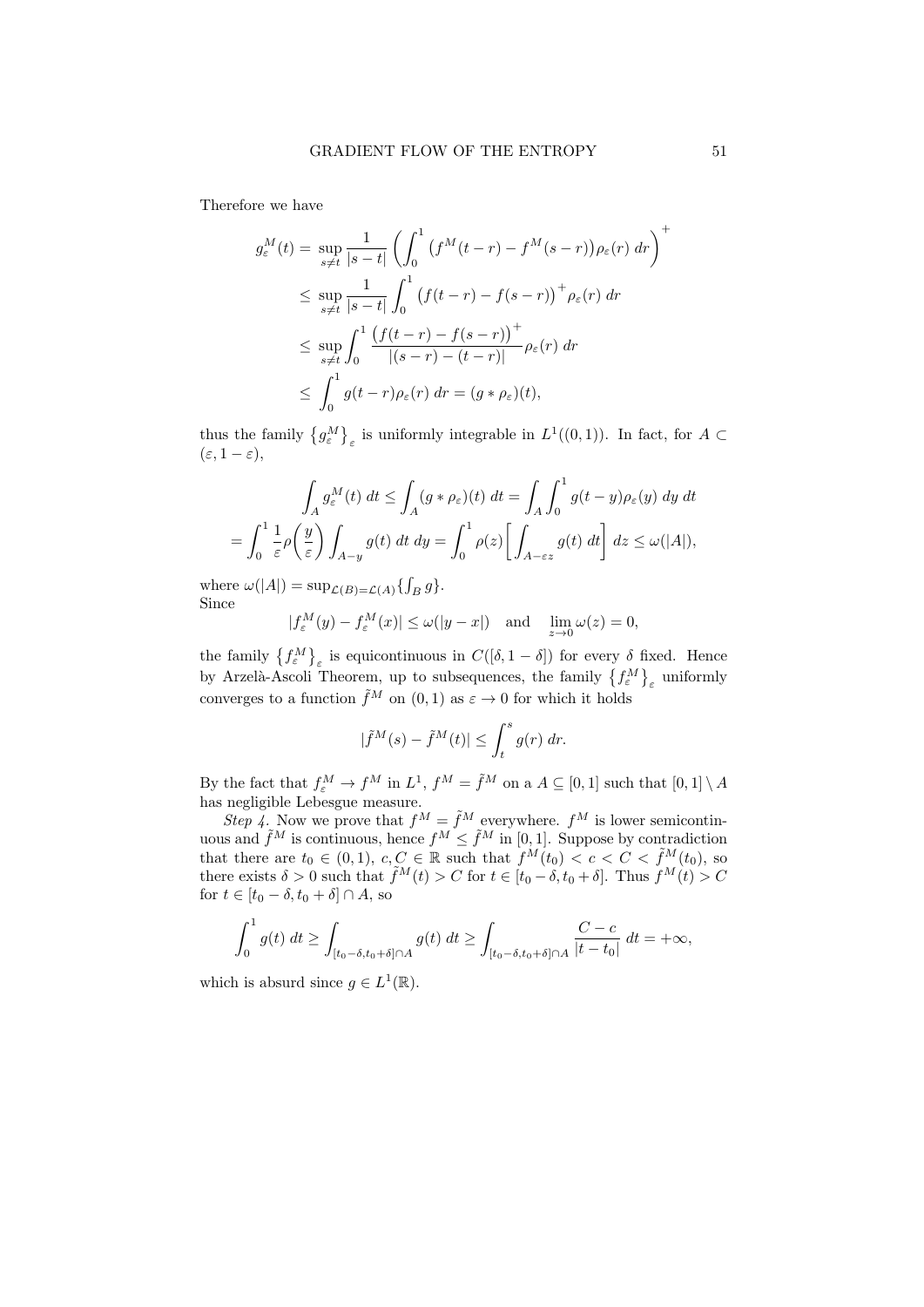*Conclusion*. Thus we proved that if  $g \in L^1((0,1)),$ 

$$
|f^M(s) - f^M(t)| \le \int_t^s g(r) \, dr, \quad \forall t < s, \forall M > 0.
$$

Letting  $M \to \infty$  the thesis is proven.

Notice that an application of Young's inequality on (5) gives

$$
E(x_s) - E(x_t) \ge -\frac{1}{2} \int_t^s |\dot{x}_r|^2 \, dr - \frac{1}{2} \int_t^s |D^-E|^2(x_r) \, dr, \quad \forall t < s,\tag{6}
$$

Therefore, a K-convex functional satisfies the Energy Dissipation Equality if we require only a minimum dissipation of  $E$  along the curve, in particular

$$
E(x_t) \ge E(x_s) + \frac{1}{2} \int_t^s |\dot{x}_r|^2 \, dr + \frac{1}{2} \int_t^s |D^-E|^2(x_r) \, dr, \quad \forall t < s. \tag{7}
$$

# 4. The Entropy functional in the space of probability measures and its gradient flow

For simplicity, in all this section we will restric our analysis to a compact metric space  $(X, \mathfrak{d})$ .

# 4.1. The Wasserstein distance

We can equip the space of probability measures with a natural distance obtained by the minimization problem of Optimal Transport theory.

DEFINITION 4.1. Given  $\mu \in \mathcal{P}(X), \nu \in \mathcal{P}(Y)$ , we define the set of admissible plans from  $\mu$  to  $\nu$  as

$$
Adm(\mu, \nu) := \left\{ \gamma \in \mathcal{P}(X \times Y) : \pi_*^X \gamma = \mu, \pi_*^Y \gamma = \nu \right\},\
$$

where  $\pi^X, \pi^Y$  is the projection on X, Y.

DEFINITION 4.2. Given  $\mu, \nu \in \mathcal{P}(X)$ , the Wasserstein distance between  $\mu$  and ν is

$$
W_2(\mu,\nu) := \sqrt{\inf_{\gamma \in \text{Adm}(\mu,\nu)} \int \mathfrak{d}^2(x,y) \ \gamma(dx,dy)}.
$$

The space of probability measures  $\mathcal{P}(X)$  endowed with the Wasserstein distance inherits many of the properties of the underlying space  $X$ . We point out just two of them: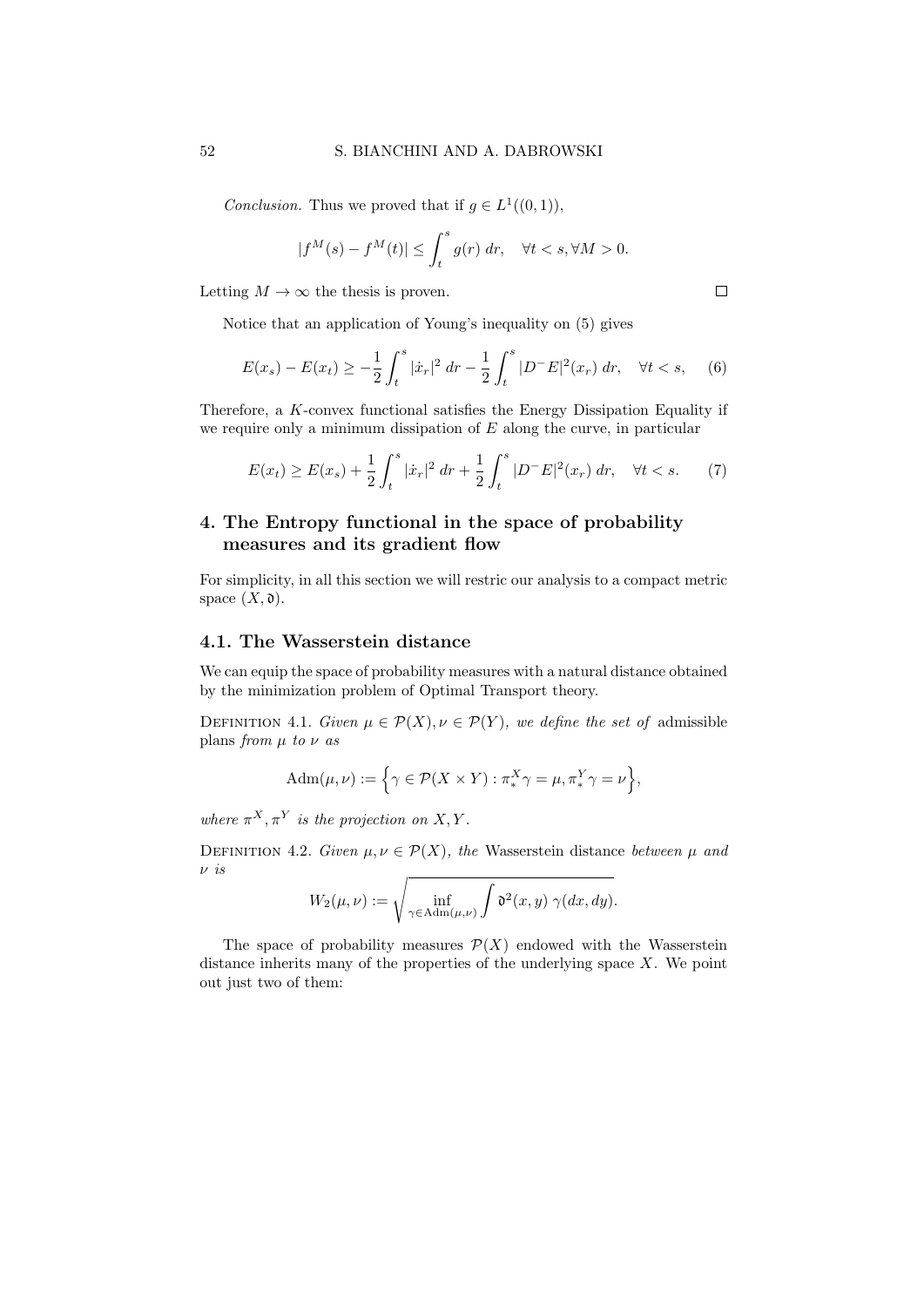• Given a sequence  $(\mu_n)_n$  in  $\mathcal{P}(X)$ , it holds

$$
W_2(\mu_n, \mu) \to 0 \quad \Leftrightarrow \quad \mu_n \to \mu. \tag{8}
$$

Notice that as a consequence sequential narrow compactness and narrow compactness coincide. (In the case of non compact metric spaces, one needs an additional condition on the right hand side of the equivalence (8).)

• If X is geodesic then  $\mathcal{P}(X)$  is also geodesic.

For the proofs and a generalization to non-compact spaces see [2, Theorems 2.7 and 2.10].

Before passing to the definition of Entropy, we prove a property of the metric derivative which we will use later on.

REMARK 4.3. If  $\mu_t, \nu_t$  are absolutely continuous curves in  $(\mathcal{P}(X), W_2)$ , then  $\forall k \in [0, 1], \eta_t := (1 - k)\mu_t + k\nu_t$  is absolutely continuous and it holds

$$
|\dot{\eta}_t|^2 \le (1-k)|\dot{\mu}_t|^2 + k|\dot{\nu}_t|^2.
$$

In fact, it is easy to prove the convexity of the squared Wasserstein distance w.r.t. linear interpolation of measures, i.e.

$$
W_2^2((1-t)\mu_0 + t\mu_1, (1-t)\nu_0 + t\nu_1) \le (1-t)W_2^2(\mu_0, \nu_0) + tW_2^2(\mu_1, \nu_1)
$$

for arbitrary  $\mu_0, \mu_1, \nu_0, \nu_1 \in \mathcal{P}(X)$ . Applying the definition of metric speed, the estimate above follows immediately.

## 4.2. Entropy: definition and properties

DEFINITION 4.4. The Entropy functional  $Ent_m : \mathcal{P}(X) \to [0,\infty]$  relative to  $m \in \mathcal{P}(X)$  is defined as

$$
\operatorname{Ent}_{m}(\mu) := \begin{cases} \int_{X} f \log f \ m & \text{if } \exists f \in L^{1}(m) : \mu = fm, \\ \infty & \text{otherwise.} \end{cases}
$$

Example 4.6 below suggest that the gradient flow of the Entropy functional in measure metric spaces is the natural extension of the heat flow from the smooth setting. As a consequence, it is possible to construct the analogue of the Laplace operator, which is the starting point to construct several tools used in Analysis on measure metric spaces.

A very interesting fact is that gradient flows of certain functionals in carefully selected spaces generate solutions to well known PDEs (see the seminal papers [8], [10]). In this context we show two interesting examples of solutions to a PDE generated by a gradient flow.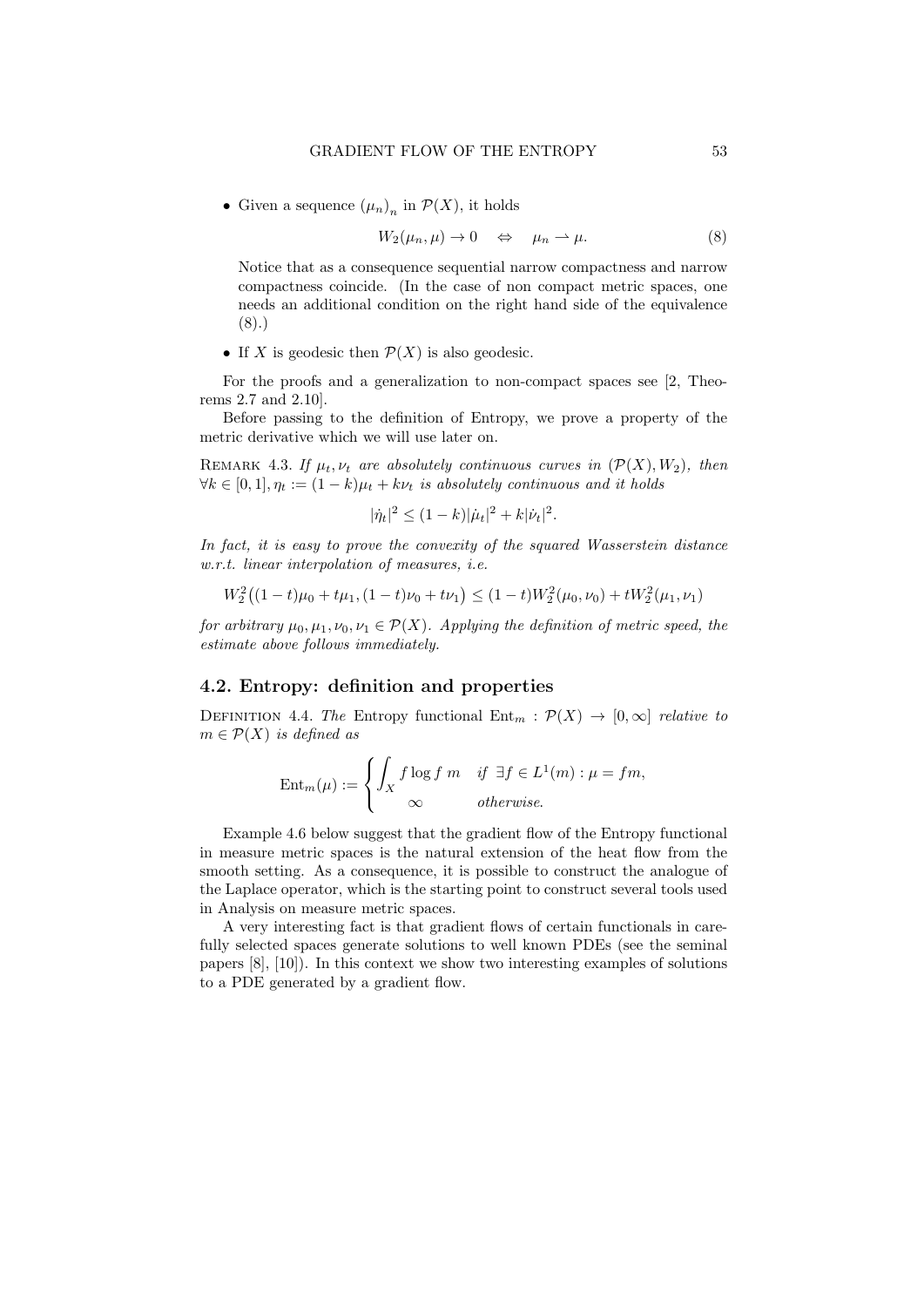EXAMPLE 4.5. The gradient flow of the Dirichlet Energy functional  $D: L^2(\mathbb{R}^n)$  $\rightarrow \mathbb{R}$  defined as

$$
D(f) := \frac{1}{2} \|\nabla f\|_{L^2}^2
$$

produces a solution of the heat equation in  $\mathbb{R}^n$ .

We sketch the proof assuming that the functions are smooth. Differentiating  $D(f)$  along v we obtain

$$
\lim_{t\to 0}\frac{1}{2}\frac{\|\nabla (f+tv)\|_{L^2}^2-\|\nabla f\|_{L^2}^2}{t}=\int\langle \nabla f,\nabla v\rangle,
$$

which can be rewritten, using Green's first identity, as  $-\int v\Delta f$ . Therefore we conclude that

$$
-\nabla D(f) = \Delta f.
$$

Example 4.6. The heat equation is also obtained as a solution of the Entropy gradient flow in  $(\mathcal{P}_2(X), W_2)$ . We give an informal proof of this fact in the case  $X = \mathbb{T}^n$  the n-torus. We refer to [3, Chapters 8-10] and to [10] for a more detailed approach.

Let  $f: \mathbb{T}^n \to \mathbb{R}$  be integrable and s.t.  $\int_{\mathbb{T}^n} f \mathcal{L} = 1$  where  $\mathcal{L}$  is the Lebesgue measure on the torus  $\mathbb{T}^n$ . Define  $\mu := f \mathcal{L}$ . The natural space of perturbations (tangent vector fields) in the metric space  $(\mathcal{P}(\mathbb{T}^n), W_2)$  in the point  $\mu = f\mathcal{L}$ are vector fields  $v : \mathbb{T}^n \to \mathbb{T}^n$  square integrable w.r.t.  $\mu$ , corresponding to the perturbations (see Definition 2.31 of [2])

$$
\partial_t f = -\mathrm{div}_x(vf).
$$

Inserting these perturbations in  $Ent_{\mathcal{L}}(f)$  we obtain

$$
\frac{d}{dt} \operatorname{Ent}_{\mathcal{L}} \left( (I + tv)_*(f\mathcal{L}) \right) = -\int \operatorname{div}_x(vf) \left( \log f + 1 \right) dx
$$
\n
$$
= -\int \operatorname{div}_x(vf) \log f \, dx = \int (vf) \cdot \nabla_x \log f \, dx = \int v \cdot \nabla_x f \, dx.
$$

To find the norm of the gradient we have to maximize it with respect to v with the restriction  $\int |v|^2 f \, dx \leq 1$ . With a fairly easy calculation we obtain

$$
\bar{v} = -\frac{1}{\alpha} \nabla_x \log f \quad where \quad \alpha = \sqrt{\int f |\nabla_x \log f|^2 \, dx}.
$$

From

$$
\frac{d}{dt} \operatorname{Ent}_{\mathcal{L}} \left( (I + t\bar{v})_*(f\mathcal{L}) \right) = -\alpha,
$$

we conclude that the gradient flow is  $\nabla \text{Ent}_{\mathcal{L}}(f) = -\nabla_x \log f$ , and finally that

$$
\partial_t f = -\mathrm{div}_x((\nabla_x \log f)f) = \mathrm{div}_x(\nabla_x f) = \Delta f.
$$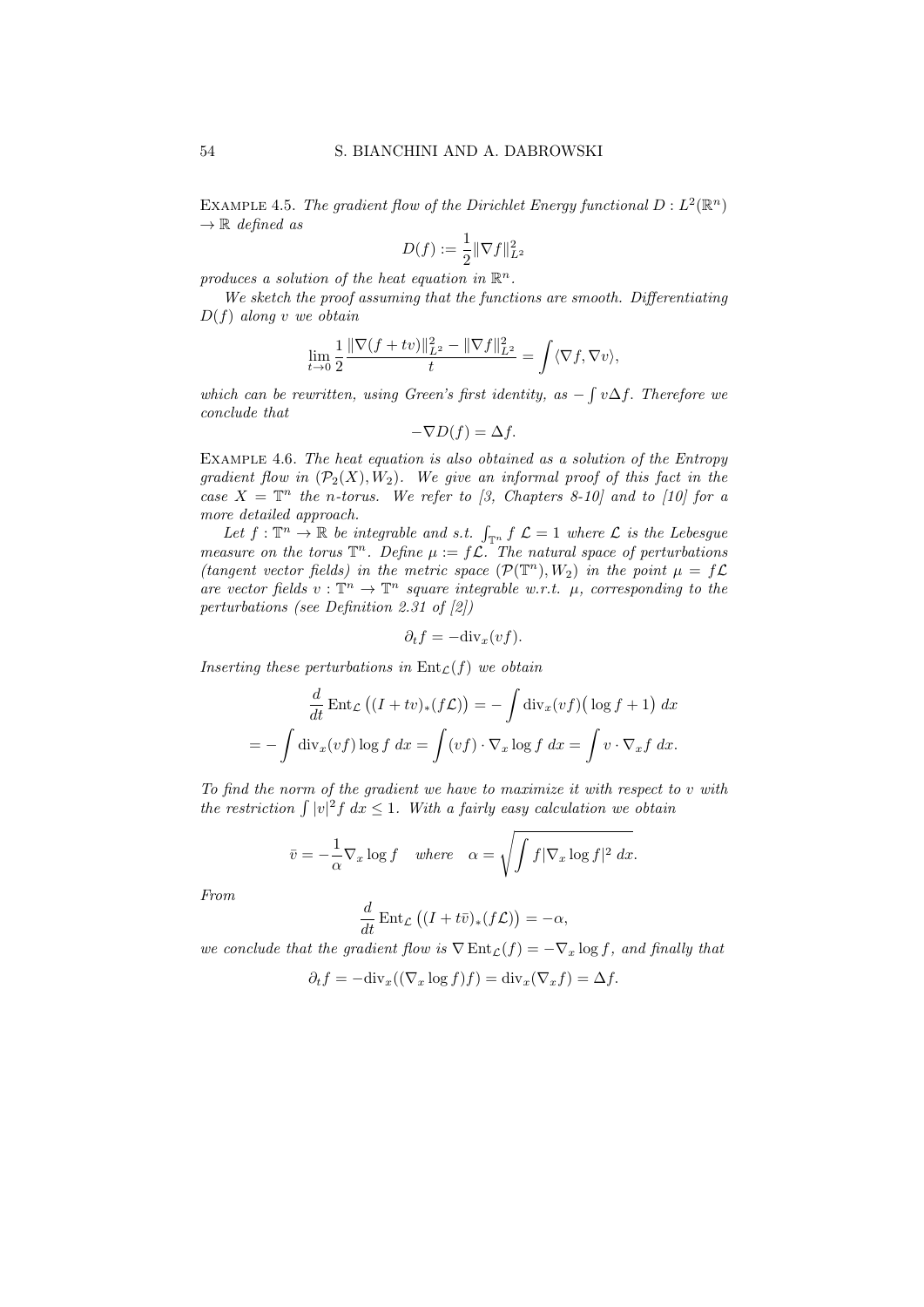In the following two propositions we prove strict convexity w.r.t. linear interpolation and lower semicontinuity of the Entropy.

PROPOSITION 4.7. The Entropy functional is strictly convex with respect to linear interpolation of measures, i.e. given  $\mu_0, \mu_1 \in D(\text{Ent}_m)$ ,

$$
Ent_m ((1-t)\mu_0 + t\mu_1) \le (1-t) Ent_m(\mu_0) + t Ent_m(\mu_1), \quad \forall t \in [0,1],
$$

and equality holds if and only if  $\mu_0 = \mu_1$ .

*Proof.* Let  $\mu_0 = f_0 m$ ,  $\mu_1 = f_1 m$ ,  $u(z) := z \log z$ . Since u is strictly convex, it holds

$$
u((1-t)f_0 + tf_1) \le (1-t)u(f_0) + tu(f_1), \quad \forall t \in [0,1],
$$

and equality holds if and only if  $f = g$ . Integrating we obtain the thesis.  $\Box$ 

PROPOSITION 4.8. The Entropy functional is lower semicontinuous with respect to narrow convergence of measures.

*Proof.* Given  $\varphi \in C(X)$  let  $G_{\varphi} : \mathcal{P}(X) \to \mathbb{R}$  be such that

$$
G_{\varphi}(\mu) := \int_X \varphi \,\mu - \int_X e^{\varphi - 1} \, m.
$$

Notice that  $G_{\varphi}$  is continuous with respect to narrow convergence by definition. Define now

$$
F(\mu) := \sup_{\phi \in C(X)} G_{\phi}(\mu).
$$

If  $\mu \perp m$ , by varying  $\phi$  we can obtain arbitrary large values for  $\int \phi \mu$ without increasing  $\int e^{\phi-1} m$  more than 1; therefore  $F(\mu) = \infty$ .

If  $\mu \ll m$ , there exists a non-negative  $f \in L^1(m)$  s.t.  $\mu = fm$ . It is easily verified that  $1 + \log f$  maximizes F, therefore by a standard approximation technique we have

$$
F(\mu) = \int (1 + \log f) f - e^{\log f} \ m = \int f \log f \ m,
$$

and

$$
F(\mu) = \text{Ent}_{m}(\mu).
$$

But  $F$  is the supremum of continuous functions, therefore it is l.s.c..

We now define boundedness from below of the Ricci curvature, relying on the definition by Sturm and Lott-Villani (see [9] and [11]).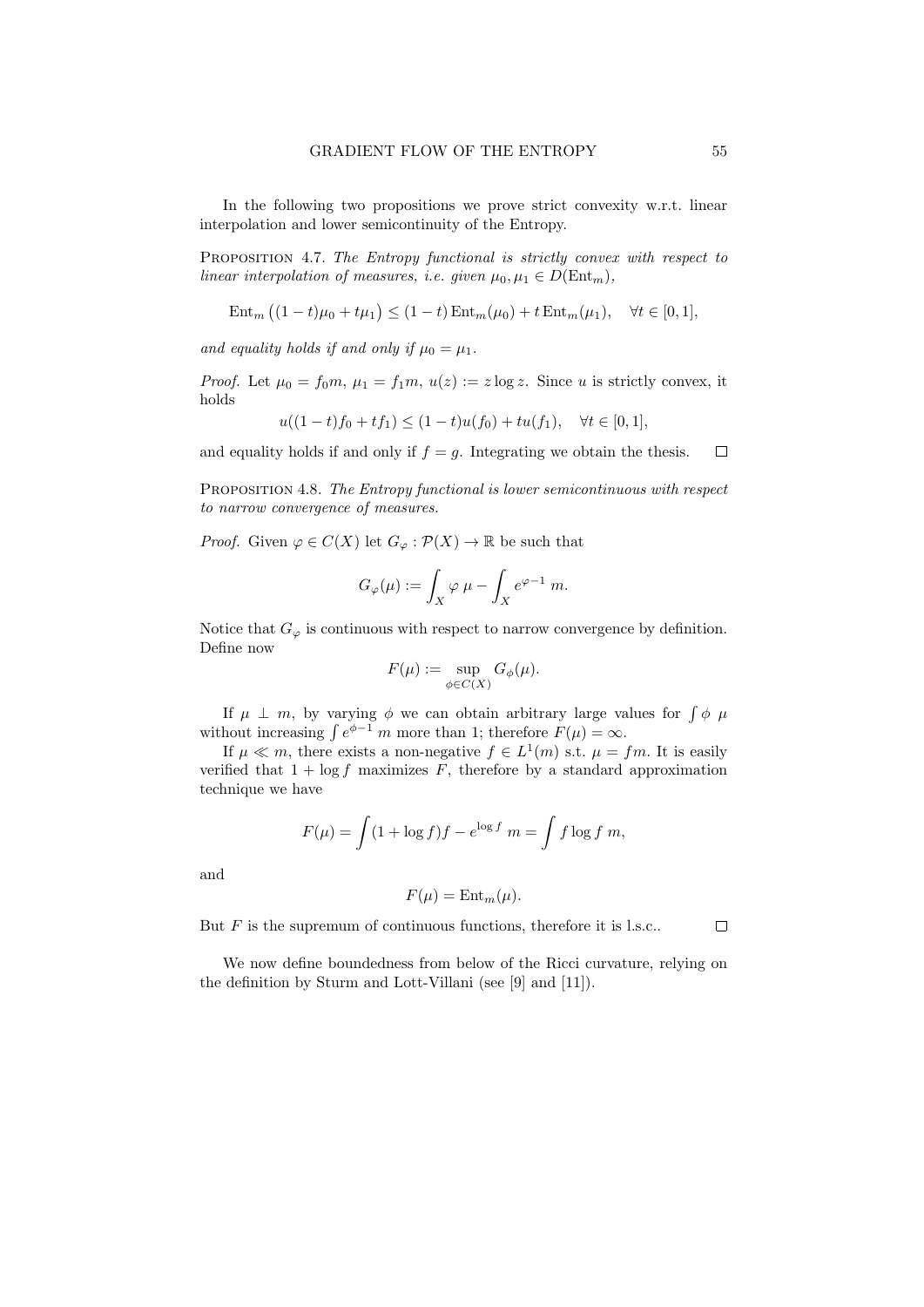DEFINITION 4.9. Let  $(X, \mathfrak{d}, m)$  be a compact geodesic metric space with  $m \in$  $\mathcal{P}(X)$ . X has Ricci curvature bounded from below by  $K \in \mathbb{R}$ , and we write  $(X, \mathfrak{d}, m)$  is a  $CD(K, \infty)$  space, if  $Ent_m$  is K-convex in  $(\mathcal{P}(X), W_2)$ , i.e. for every pair of points  $\mu_0, \mu_1 \in D(\text{Ent}_m)$ , there exists  $\mu_t : [0,1] \to \mathcal{P}(X)$  constant speed geodesic between  $\mu_0$  and  $\mu_1$ , such that

Ent<sub>m</sub>(
$$
\mu_t
$$
)  $\leq (1-t) Ent_m(\mu_0) + t Ent_m(\mu_1) - \frac{K}{2}t(1-t)W_2^2(\mu_0, \mu_1), \quad \forall t \in [0, 1].$ 

The previous definition will allow us to apply the properties of  $K$ -convex functionals to the Entropy.

#### 4.3. Existence of the gradient flow of the Entropy

The proof of the existence of a gradient flow of the Entropy functional relies on a variational approach which dates back to De Giorgi (see [5]). We will define a recursive scheme and prove that it converges to a solution of the gradient flow of the Entropy. The recursive scheme is obtained with the following functional.

DEFINITION 4.10. For  $\tau > 0$ , and  $\mu \in \mathcal{P}(X)$  define  $J_{\tau}\mu$  as the probability  $\sigma \in \mathcal{P}(X)$  which minimizes

$$
\sigma \mapsto \text{Ent}_{m}(\sigma) + \frac{W_2^2(\sigma, \mu)}{2\tau}.
$$

Since  $P(X)$  is compact w.r.t. narrow convergence, the existence and uniqueness of the minimizer is obtained through lower semicontinuity and strict convexity of the Entropy.

We prove an important estimate on the curve  $t \mapsto J_t\mu$ , which is almost the EDE we are looking for.

LEMMA 4.11. Let  $\mu \in \mathcal{P}(X)$ . Then it holds

$$
Ent_m(\mu) = Ent_m(J_t\mu) + \frac{W_2^2(J_t\mu, \mu)}{2t} + \int_0^t \frac{W_2^2(J_r\mu, \mu)}{2r^2} dr.
$$
 (9)

*Proof.* By the definition of  $J_t\mu$  we have

$$
\frac{W_2^2(J_t\mu, \mu)}{2t} - \frac{W_2^2(J_t\mu, \mu)}{2s}
$$
\n
$$
\leq \text{Ent}_{m}(J_t\mu) + \frac{W_2^2(J_t\mu, \mu)}{2t} - \left(\text{Ent}_{m}(J_s\mu) + \frac{W_2^2(J_s\mu, \mu)}{2s}\right)
$$
\n
$$
\leq \frac{W_2^2(J_s\mu, \mu)}{2t} - \frac{W_2^2(J_s\mu, \mu)}{2s},
$$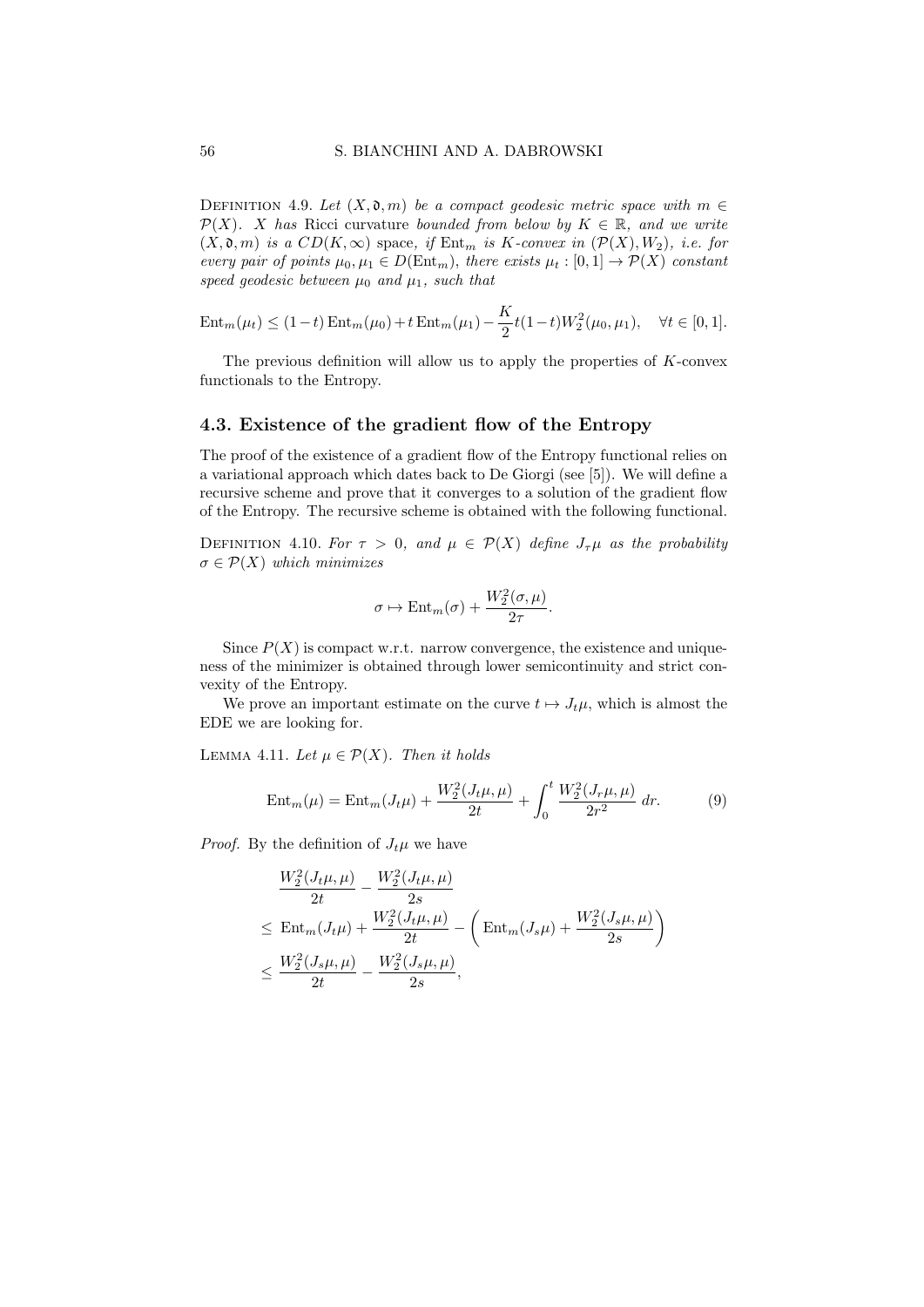and passing to the limit we obtain

$$
\lim_{s \to t} \frac{1}{t - s} \left( \text{Ent}_{m}(J_{t}\mu) + \frac{W_{2}^{2}(J_{t}\mu, \mu)}{2t} - \left( \text{Ent}_{m}(J_{s}\mu) + \frac{W_{2}^{2}(J_{s}\mu, \mu)}{2s} \right) \right)
$$
\n
$$
= -\frac{W_{2}^{2}(J_{t}\mu, \mu)}{2t^{2}}.
$$

Since the left hand side is the derivative of

$$
r \mapsto \text{Ent}_{m}(J_r \mu) + \frac{W_2^2(J_r \mu, \mu)}{2r},
$$

by integration we obtain

$$
\int_0^t \frac{d}{dr} \left( \text{Ent}_m(J_r \mu) + \frac{W_2^2(J_r \mu, \mu)}{2r} \right) dr = - \int_0^t \frac{W_2^2(J_r \mu, \mu)}{2r^2} dr.
$$

If we show that

$$
\lim_{x \to 0^+} \frac{W_2^2(J_x \mu, \mu)}{2x} = 0,
$$

we will thus have the thesis. In fact, since  $\text{Ent}_{m}(\mu) < \infty$ , then by definition of  $J_r\mu$  we have

$$
0 \leq \text{Ent}_{m}(J_r\mu) + \frac{W_2^2(J_r\mu, \mu)}{2r} \leq \text{Ent}_{m}(\mu),
$$

and the lower semicontinuity of the Entropy yields  $\text{Ent}_{m}(J_{r}\mu) \geq \text{Ent}_{m}(\mu)$  as  $r \rightarrow 0$ .  $\Box$ 

We are ready to prove the first main result of this chapter, i.e. the existence of an EDE-gradient flow of the Entropy for metric measure spaces with Ricci curvature bounded from below.

THEOREM 4.12 (Existence). If  $(X, \mathfrak{d}, m)$  has Ricci curvature bounded from below by K then for every  $\tilde{\mu} \in D(\text{Ent}_{m})$  there exists a gradient flow of  $\text{Ent}_{m}$ starting from  $\tilde{\mu}$ .

Proof. The proof will be given in several steps. Notice that in order to prove the EDE, by (7) it is enough to show there exists an absolutely continuous curve  $t \mapsto \mu_t$  such that  $\mu_0 = \tilde{\mu}$  and

$$
\text{Ent}_{m}(\tilde{\mu}) \ge \text{Ent}_{m}(\mu_{t}) + \frac{1}{2} \int_{0}^{t} |\dot{\mu}|^{2}(r) dr + \frac{1}{2} \int_{0}^{t} |D^{-} \text{Ent}_{m}|^{2}(\mu_{r}) dr, \quad \forall t \ge 0.
$$

Step 1. The approximate solution is constructed by defining recursively

$$
\mu_0^{\tau} := \tilde{\mu},
$$
  

$$
\mu_{n+1}^{\tau} := J_{\tau}(\mu_n^{\tau}).
$$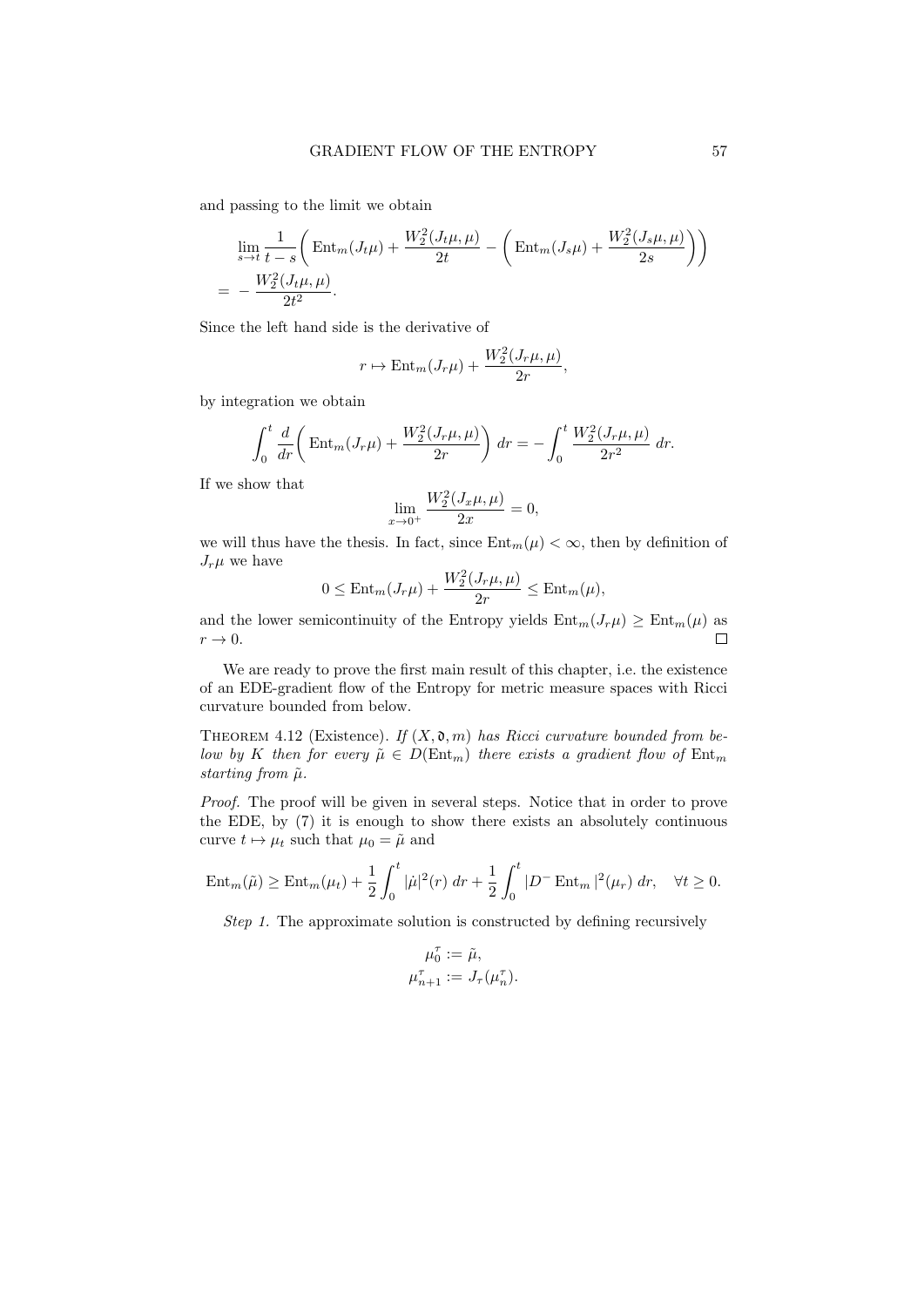Then define the curve  $t \mapsto \mu^{\tau}(t)$  as

$$
\mu^{\tau}(n\tau) := \mu_n^{\tau},
$$
  

$$
\mu^{\tau}(t) := J_{t-n\tau}(\mu_n^{\tau}), \quad \forall t \in (n\tau, (n+1)\tau),
$$

and let

$$
|\dot{\mu}^{\tau}|(t) := \frac{W_2(\mu_n^{\tau}, \mu_{n+1}^{\tau})}{2\tau}, \quad \forall t \in [n\tau, (n+1)\tau).
$$

Step 2. We give an estimate on the descending slope of the Entropy. Given  $\nu, \sigma \in \mathcal{P}(X)$ , since  $J_t(\sigma)$  is the minimizer, we have

$$
\text{Ent}_{m}(J_t\sigma) + \frac{W_2^2(\sigma, J_t\sigma)}{2t} \leq \text{Ent}_{m}(\nu) + \frac{W_2^2(\sigma, \nu)}{2t}.
$$

Hence by triangle inequality

$$
\begin{split} \operatorname{Ent}_{m}(J_{t}\sigma) - \operatorname{Ent}_{m}(\nu) &\leq \frac{1}{2t} \Big( W_{2}^{2}(\sigma,\nu) - W_{2}^{2}(\sigma,J_{t}\sigma) \Big) \\ &= \frac{1}{2t} \Big( W_{2}(\sigma,\nu) - W_{2}(\sigma,J_{t}\sigma) \Big) \Big( W_{2}(\nu,\sigma) + W_{2}(\sigma,J_{t}\sigma) \Big) \\ &\leq \frac{W_{2}(J_{t}\sigma,\nu)}{2t} \Big( W_{2}(\nu,\sigma) + W_{2}(\sigma,J_{t}\sigma) \Big). \end{split}
$$

If  $J_t\sigma = \nu$  the inequality holds trivially. Otherwise, dividing by  $W_2(J_t\sigma, \nu)$ both sides and passing to the limit

$$
|D^{-} \operatorname{Ent}_{m}|(J_{t}\sigma) = \limsup_{\nu \to J_{t}\sigma} \frac{\left(\operatorname{Ent}_{m}(J_{t}\sigma) - \operatorname{Ent}_{m}(\nu)\right)^{+}}{W_{2}(J_{t}\sigma, \nu)}
$$
  
 
$$
\leq \limsup_{\nu \to J_{t}\sigma} \frac{W_{2}(\nu, \sigma) + W_{2}(\sigma, J_{t}\sigma)}{2t} = \frac{W_{2}(\sigma, J_{t}\sigma)}{t}.
$$

Step 3. Using now the curve  $\mu^{\tau}(t)$ , the definition of its time derivative  $|\mu^{\tau}|$ and the previous inequality, we can thus rewrite (9) as

$$
\operatorname{Ent}_{m}(\mu_{n}^{\tau}) \geq \operatorname{Ent}_{m}(\mu_{n+1}^{\tau}) + \frac{1}{2}(2\tau)|\dot{\mu}^{\tau}|^{2}(t) + \frac{1}{2}\int_{n\tau}^{(n+1)\tau} |D^{-} \operatorname{Ent}_{m}|^{2}(\mu^{\tau}(s)) ds.
$$

where  $t \in [n, n+1]\tau$ . Adding these inequalities from 0 to  $T = N\tau$  we obtain

$$
\text{Ent}_{m}(\tilde{\mu}) \ge \text{Ent}_{m}(\mu_{T}^{\tau}) + \frac{1}{2} \int_{0}^{T} |\dot{\mu}^{\tau}|^{2}(t) dt + \frac{1}{2} \int_{0}^{T} |D^{-} \text{Ent}_{m}|^{2} (\mu^{\tau}(t)) dt. (10)
$$

Notice that the definition of  $|\mu^{\tau}|$  implies that we rescale time as  $t \mapsto t/2$ , i.e. we take  $2\tau$  to pass from  $\mu_n^{\tau}$  to  $\mu_{n+1}^{\tau}$ .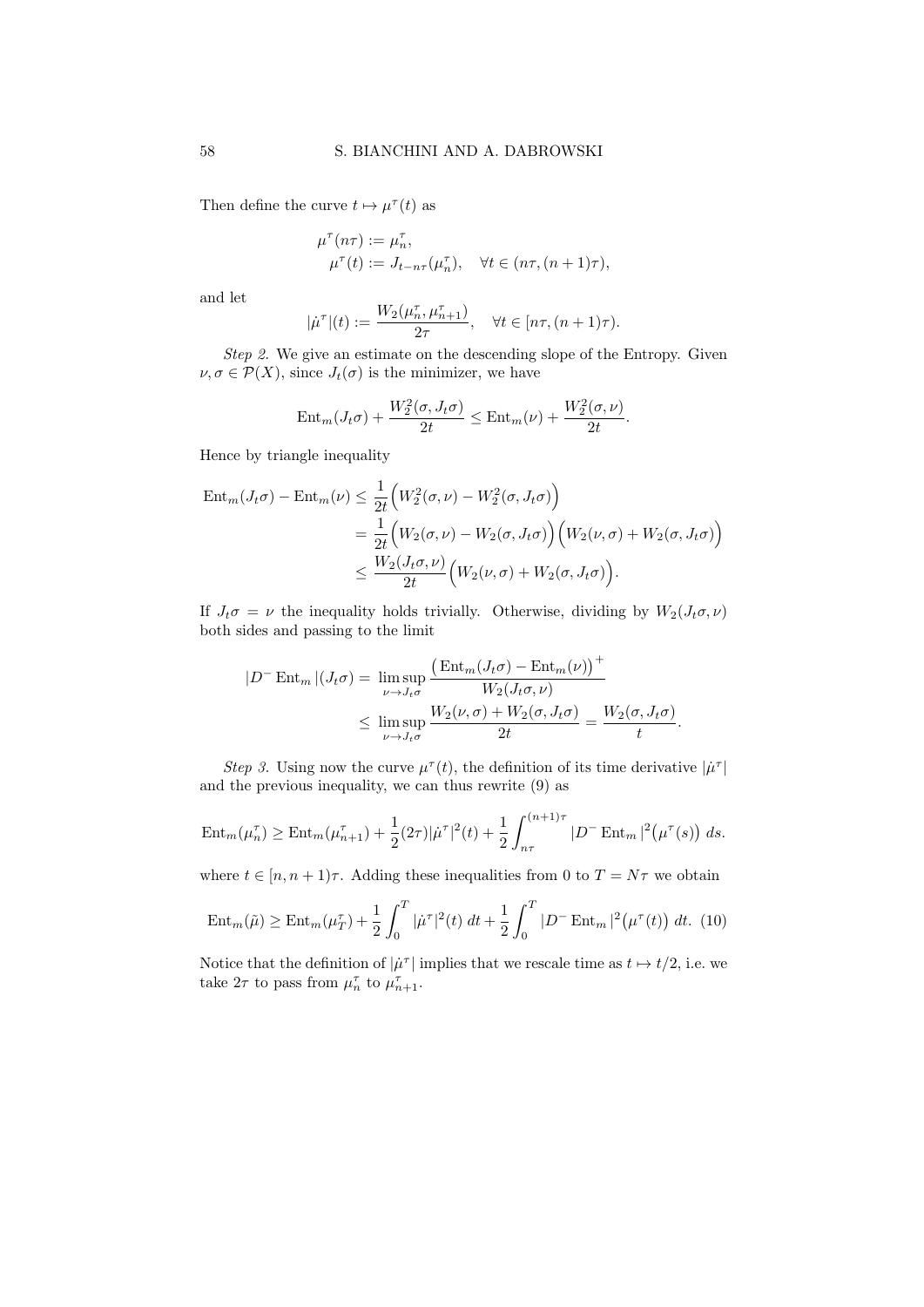The last part of the proof concerns the compactness of the family of curves  $\{t \mapsto \mu^\tau_t\}_\tau$  in the space  $C(X, \mathcal{P}(X))$  and the lower semicontinuity (with respect to  $\tau$  in 0) of the right hand side of (10). These results clearly will conclude the proof.

Step 4. We address the convergence of the curve  $t \mapsto \mu^{\tau}(t)$  as  $\tau \to 0$ . First, since the starting point is in the domain of the Entropy we have by (10) that

$$
\int_0^T |\dot{\mu}^\tau|^2(t) dt < 2 \operatorname{Ent}_m(\tilde{\mu}).
$$

By Hölder inequality, for all Borel  $A \subset [0, T]$ 

$$
\int_A |\dot{\mu}^\tau|(t) \; dt = \int_0^T \chi_A |\dot{\mu}^\tau|(t) \; dt \le \sqrt{\int_0^T \chi_A^2 \; dt} \sqrt{\int_0^T |\dot{\mu}^\tau|^2(t) \; dt}
$$
  

$$
\le \sqrt{\mathcal{L}(A)} \sqrt{2 \operatorname{Ent}_m(\tilde{\mu})},
$$

which gives the uniform integrability of  $|\dot{\mu}^{\tau}(t)|$ . Since

$$
W_2(\mu^{\tau}(s), \mu^{\tau}(t)) \leq \int_t^s |\dot{\mu}^{\tau}|(r) dr,
$$

the family of curves  $(\mu^{\tau})_{\tau}$  is uniformly continuous.

Up to subsequences we can pass to the limit as  $\tau_n \searrow 0$ , obtaining by Arzelà-Ascoli Theorem that  $\mu^{\tau_n}$  converges uniformly to a curve  $t \mapsto \mu(t)$  such that  $\mu(0) = \tilde{\mu}$ . Since  $|\mu^{\tau}(t)|$  is uniformly integrabile, up to subsequences, also  $|\mu^{\tau_n}(t)| L^1$ -weakly converges to a function g. It follows easily from the definition of metric derivative that  $|\dot{\mu}(t)| \leq g(t)$ , therefore  $\mu(t)$  is locally absolutely continuous.

Step 5. We prove the lower semicontinuity of the right hand side of (10). By Hölder's inequality we have

$$
\int_0^T |\dot{\mu}|^2(t) dt \le \int_0^T g(t)^2 dt \le \liminf_n \int_0^T |\dot{\mu}^{\tau_n}|^2(t) dt,
$$

thus the l.s.c. of the first integral.

Notice that being the supremum of lower semicontinuous functions by formula (4),  $|D^-\text{Ent}_m|$  is lower semicontinuous too. Then define for every  $k \in$  $\mathbb{N}, \nu \in \mathcal{P}(X)$ 

$$
e_k(\nu) := \inf_{\sigma \in \mathcal{P}(X)} \left\{ |D^- \operatorname{Ent}_{m}|^2(\sigma) + kW_2(\nu, \sigma) \right\}.
$$

Notice that  $\sup_k e_k(\nu) = |D^- \text{Ent}_{m}|^2(\nu)$  for all  $\nu$ . The infimum of Lipschitz functions bounded from below is a Lipschitz function;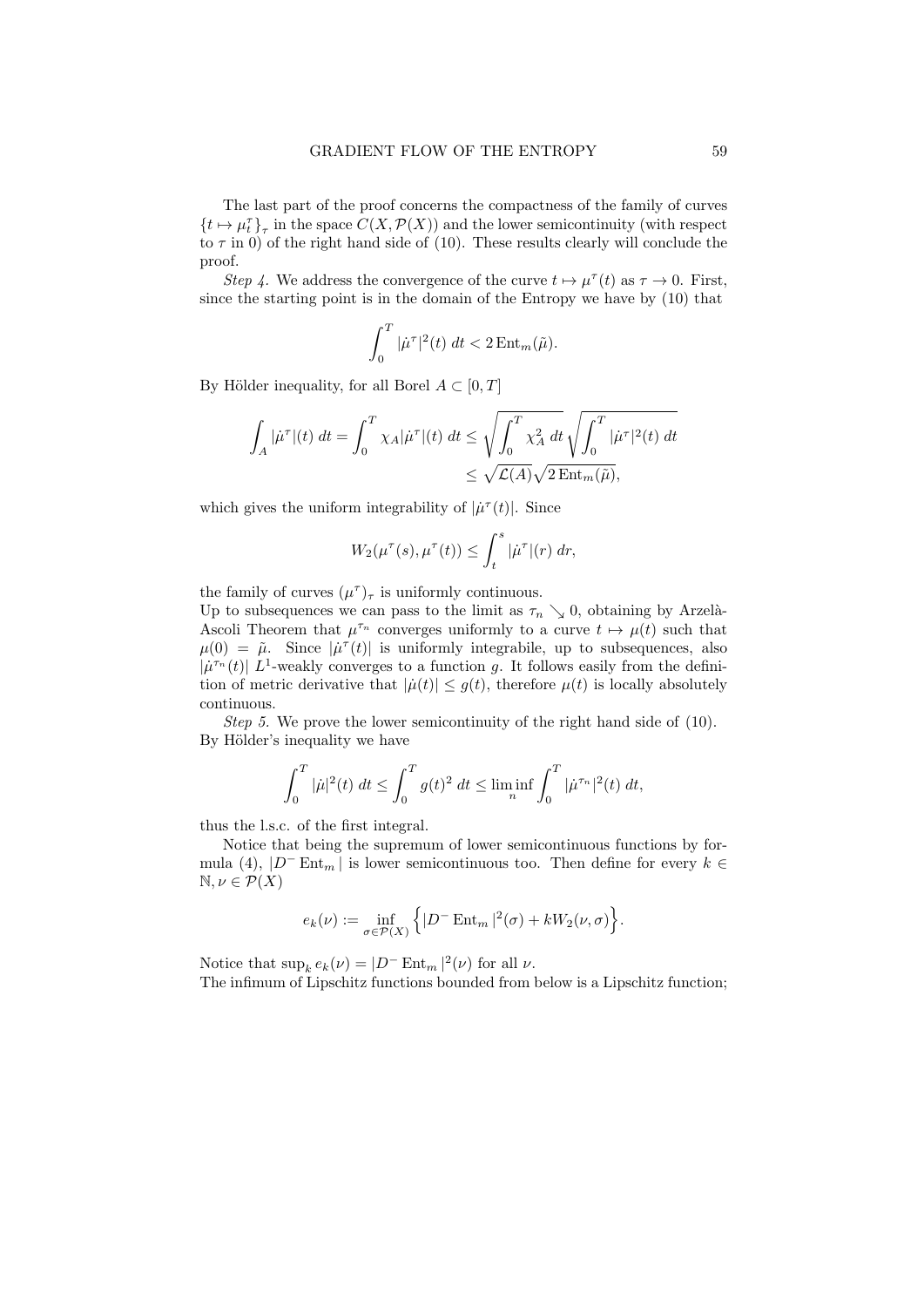therefore  $e_k$  is Lipschitz. By uniform convergence

$$
\lim_{n} \int_0^T e_k(\mu^{\tau_n}(t)) dt = \int_0^T e_k(\mu(t)) dt.
$$

By Fatou Lemma

$$
\int e_k(\mu(t)) dt \le \liminf_n \int |D^- \operatorname{Ent}_m|^2(\mu^{\tau_n}(t)) dt,
$$

for every  $k \in \mathbb{N}$ . By Monotone Convergence Theorem we finally have

$$
\int |D^- \operatorname{Ent}_{m}|^2(\mu(t)) dt = \sup_k \int e_k(\mu(t)) dt \le \liminf_n \int |D^- \operatorname{Ent}_{m}|^2(\mu^{\tau_n}(t)) dt.
$$

#### 4.4. Entropy: uniqueness of its gradient flow

For the proof of the uniqueness we will follow the argumentation of [4, Section 5] and [7, Section 3].

We start by introducing two new concepts, the push-forward via a plan, and plans with bounded deformation. We prove different interesting auxiliary properties which correlate these two new concepts with the Entropy functional and its descending slope, and the key result in Proposition 4.22. We conclude the section proving the uniqueness of the gradient flow of the Entropy.

#### 4.4.1. Plans with bounded deformation and push-forward via a plan

We extend the notion of push-forward via a map as follows.

DEFINITION 4.13 (Push-forward via a plan). Let  $\mu \in \mathcal{P}(X)$ ,  $\gamma \in \mathcal{P}(X^2)$  be such that  $\mu \ll \pi^1$ γ. The measures  $\gamma_{\mu} \in \mathcal{P}(X^2)$  and  $\gamma_{\ast} \mu \in \mathcal{P}(X)$  are defined as

$$
\gamma_{\mu}(dx, dy) := \frac{d\mu}{d\pi_{\ast}^{1}\gamma}(x)\gamma(dx, dy),
$$
  

$$
\gamma_{\ast}\mu(dy) := \pi_{\ast}^{2}\gamma_{\mu}(dy).
$$

REMARK 4.14. Since  $\mu \ll \pi^1_* \gamma$ , there exists  $f \in L^1(\pi^1_* \gamma)$  such that  $\mu = f \pi^1_* \gamma$ . By Disintegration Theorem, considering  $\{\gamma_y\}_{y\in X}$  the disintegration of  $\gamma$  with respect to its second marginal we obtain

$$
\gamma_* \mu(dy) = \left( \int_X f(x) \ \gamma_y(dx) \right) \pi_*^2 \gamma(dy). \tag{11}
$$

The plans which are particularly useful in our analysis belong to the following category.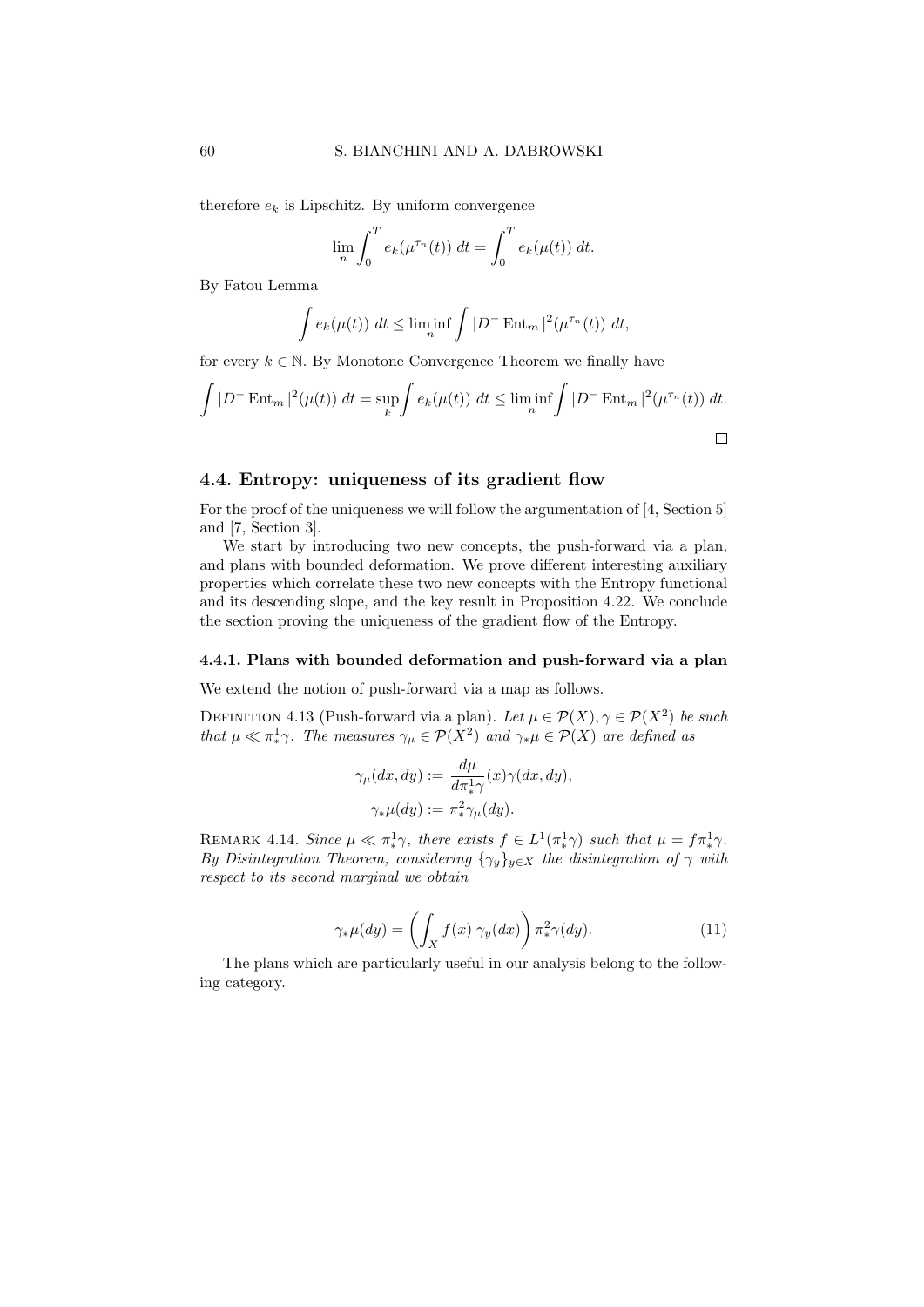DEFINITION 4.15. The plan  $\gamma \in \mathcal{P}(X^2)$  has bounded deformation if  $\exists c \in \mathbb{R}^+$ such that  $\frac{1}{c}m \leq \pi_*^1 \gamma, \pi_*^2 \gamma \leq cm$ .

We show now some preliminary properties. The following is a useful estimate.

PROPOSITION 4.16.  $\forall \mu, \nu \in \mathcal{P}(X), \forall \gamma \in \mathcal{P}(X^2)$  such that  $\mu, \nu \ll \pi_*^1 \gamma$ ,

$$
\text{Ent}_{\gamma_*\nu}(\gamma_*\mu) \le \text{Ent}_{\nu}(\mu).
$$

*Proof.* We assume  $\mu \ll \nu$ , otherwise  $Ent_{\nu}(\mu) = \infty$  and there is nothing to prove. Then there exists  $f \in L^1(\nu)$  such that  $\mu = f\nu$  and since  $\nu \ll \pi^1$ by hypothesis,  $\exists \theta \in L^1(\pi^1_* \theta)$  such that  $\nu = \theta \pi^1_* \gamma$ . Disintegrating  $\gamma_* \nu, \gamma_* \mu$  as in (11) we obtain

$$
\gamma_* \mu = \left( \int_X f(x) \theta(x) \gamma_y(dx) \right) \pi_*^2 \gamma, \tag{12}
$$

$$
\gamma_* \nu = \left( \int_X \theta(x) \, \gamma_y(dx) \right) \pi_*^2 \gamma. \tag{13}
$$

It is easily verified that  $\gamma_*\mu \ll \gamma_*\nu$ . Therefore by Radon-Nikodym Theorem there exists  $\eta \in L^1(\gamma_*\mu)$  such that  $\gamma_*\mu = \eta \gamma_*\nu$ , and considering (12), (13), we have

$$
\eta(y) = \frac{\int f\theta \ \gamma_y(dx)}{\int \theta \ \gamma_y(dx)} = \int f \frac{\theta}{\int \theta \ \gamma_y(dx)} \ \gamma_y(dx). \tag{14}
$$

Defining

$$
\tilde{\gamma} := (\theta \circ \pi^1)\gamma,
$$

its disintegration with respect to its second marginal  $\gamma_* \nu$  is

$$
\tilde{\gamma}_y = \frac{\theta}{\int \theta \ \gamma_y(dx)} \gamma_y,
$$

so we can rewrite (14) as

$$
\eta(y) = \int f \,\tilde{\gamma}_y(dx).
$$

Now let  $u(z) := z \log z$ . From the convexity of  $u(z)$  and Jensen's inequality,

$$
u(\eta(y)) \le \int u(f(x)) \tilde{\gamma}_y(dx).
$$

Integrating both sides with respect to  $\gamma_* \nu$  we get

$$
\operatorname{Ent}_{\gamma_*\nu}(\gamma_*\mu) = \int u(\eta(y)) \ \gamma_*\nu(dy) \le \int \left( \int u(f(x)) \ \tilde{\gamma}_y(dx) \right) \ \gamma_*\nu(dy),
$$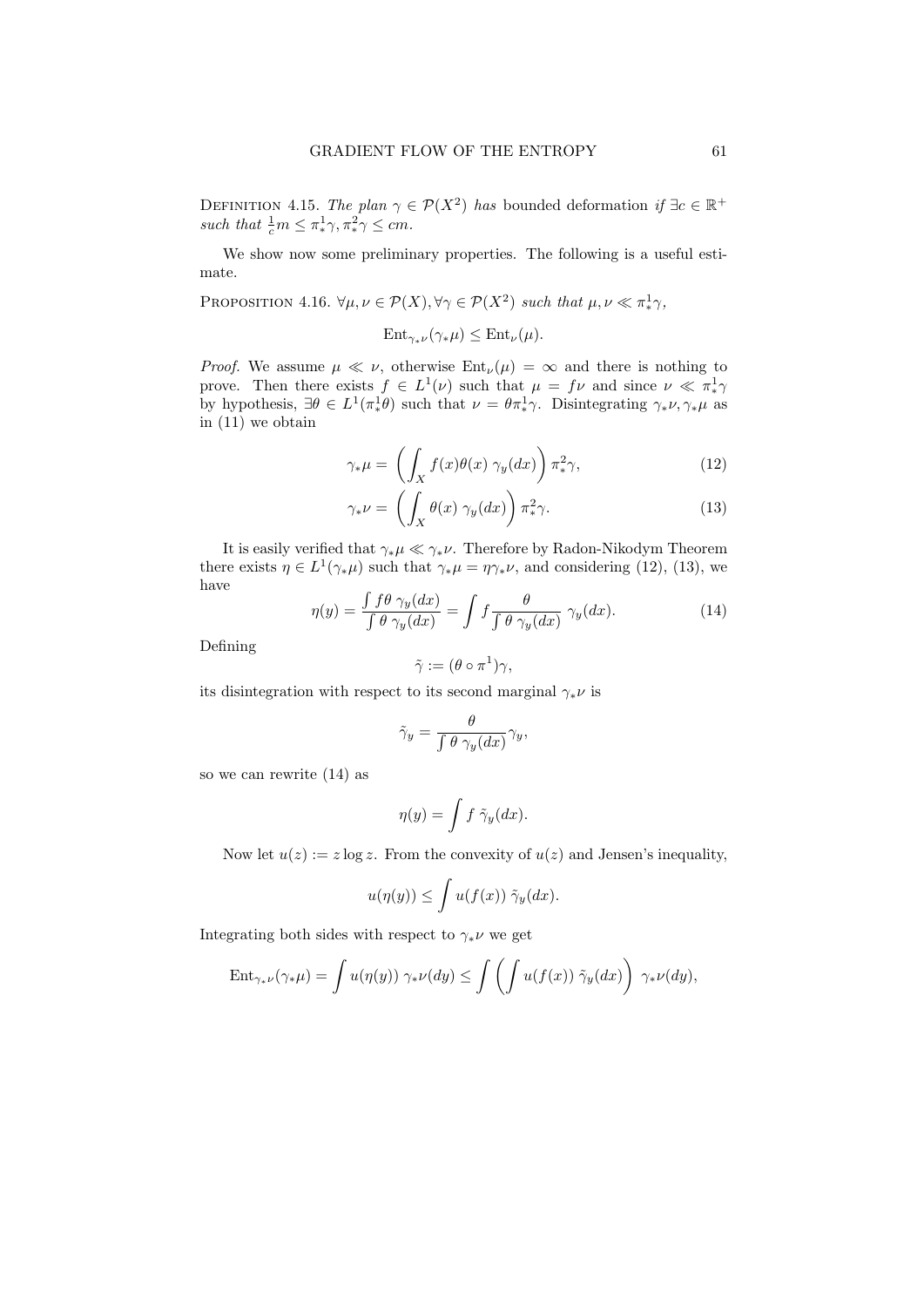and from Disintegration Theorem,

$$
\int \left( \int u(f(x)) \tilde{\gamma}_y(dx) \right) \gamma_* \nu(dy) = \int u(f(x)) \nu(dx) = \text{Ent}_{\nu}(\mu).
$$

The following formula will be useful in the proof of the next proposition.

LEMMA 4.17. If  $\mu, \nu, \sigma \in \mathcal{P}(X)$  and  $\sigma$  is such that there exists  $c > 0 : \frac{1}{c} \nu \leq$  $\sigma \leq c\nu$ , then it holds

$$
Ent_{\nu}(\mu) = Ent_{\sigma}(\mu) + \int_{X} \log\left(\frac{d\sigma}{d\nu}\right) \mu(dx).
$$
 (15)

*Proof.* From the hypothesis on  $\sigma$  we can deduce there exists  $\frac{1}{c} \leq g \leq c$  such that  $\sigma = g\nu$ . If  $\mu$  is not absolutely continuous with respect to  $\nu$  we obtain  $\infty = \infty + C$  and (15) holds.

Otherwise if  $\mu \ll \nu$  take  $\mu = f\nu$ ; therefore

$$
\mu = \frac{f}{g}\sigma
$$

and

$$
\operatorname{Ent}_{\sigma}(\mu) + \int_{X} \log \left( \frac{d\sigma}{d\nu} \right) \mu = \int_{X} f \log f \nu = \operatorname{Ent}_{\nu}(\mu).
$$

The push-forward of a measure via a plan with bounded deformation allows us to remain in the domain of the Entropy, as it is proved in the next results.

PROPOSITION 4.18. If  $\mu \in D(\text{Ent}_{m})$  and  $\gamma \in \mathcal{P}(X^2)$  has bounded deformation, then  $\gamma_*\mu \in D(\text{Ent}_m)$ .

*Proof.* Since  $\gamma$  has bounded deformation there exist  $c, C > 0$  such that  $cm \leq$  $\pi^1_*\gamma, \pi^2_*\gamma \leq Cm$ . Using identity (15) we obtain

$$
\operatorname{Ent}_{m}(\gamma_{*}\mu) = \operatorname{Ent}_{\pi_{*}^{2}\gamma}(\gamma_{*}\mu) + \int_{X} \log\left(\frac{d\pi_{*}^{2}\gamma}{dm}\right) \gamma_{*}\mu
$$
  

$$
\leq \operatorname{Ent}_{\pi_{*}^{2}\gamma}(\gamma_{*}\mu) + \log(C).
$$

From the fact that  $\gamma_*(\pi_*^1 \gamma) = \pi_*^2(\gamma_{\pi_*^1 \gamma}) = \pi_*^2(\gamma)$  and Proposition 4.16,

$$
\mathrm{Ent}_{\pi^2_*\gamma}(\gamma_*\mu) = \mathrm{Ent}_{\gamma_*(\pi^1_*\gamma)}(\gamma_*\mu) \le \mathrm{Ent}_{\pi^1_*\gamma}(\mu).
$$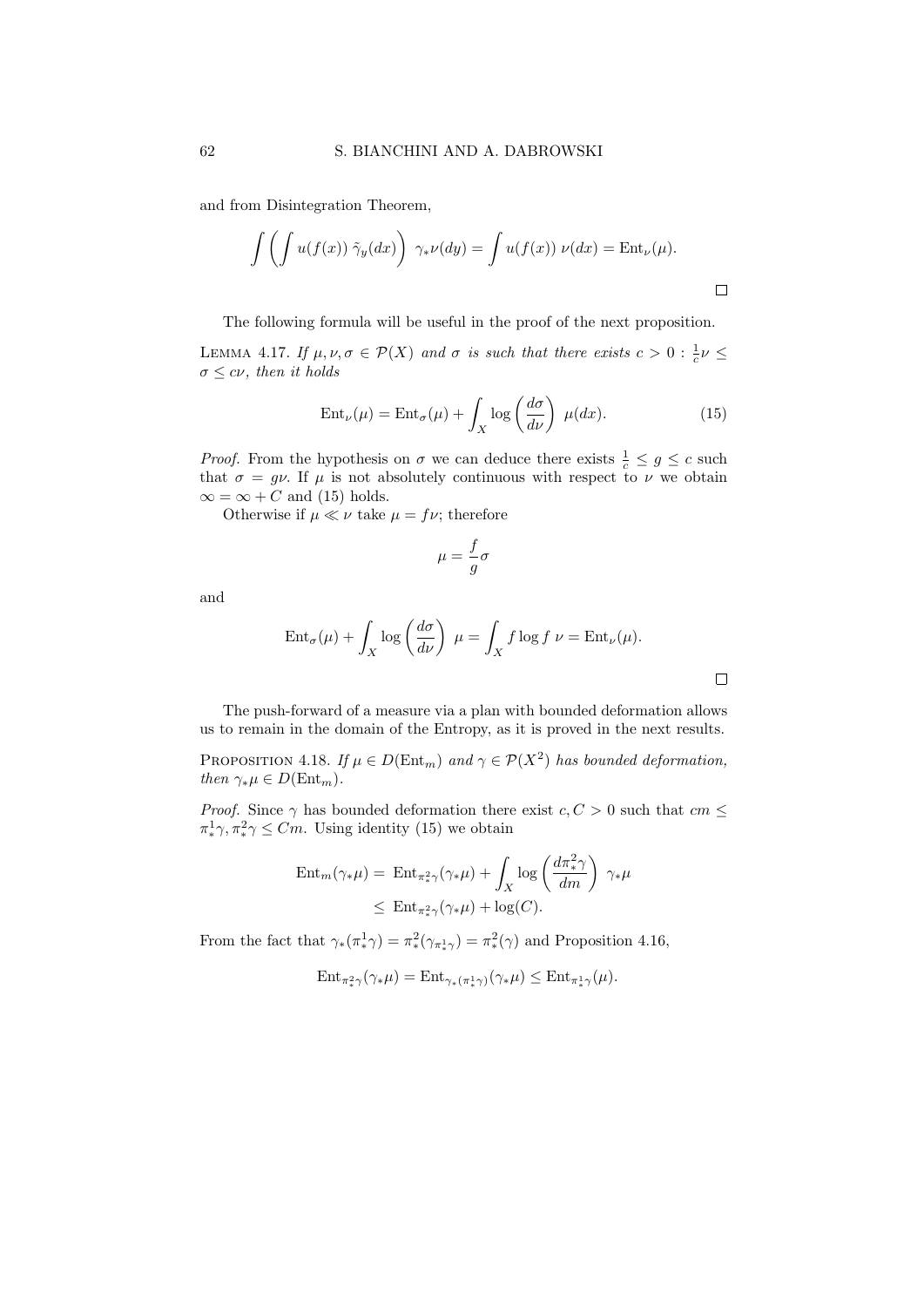Then using again identity (15)

$$
\operatorname{Ent}_{\pi^1_*\gamma}(\mu) = \operatorname{Ent}_{m}(\mu) + \int_X \log\left(\frac{dm}{d\pi^1_*\gamma}\right) \mu
$$
  

$$
\leq \operatorname{Ent}_{m}(\mu) + \mu(X) \log \frac{1}{c} = \operatorname{Ent}_{m}(\mu) - \log c.
$$

In conclusion

$$
Ent_m(\gamma_*\mu) \le Ent_m(\mu) - \log c + \log C < \infty.
$$

 $\Box$ 

The following proposition gives a quite unexpected property of convexity of the Entropy.

PROPOSITION 4.19. If  $\gamma \in \mathcal{P}(X^2)$  has bounded deformation then the map

$$
D(\text{Ent}_{m}) \ni \mu \mapsto \text{Ent}_{m}(\mu) - \text{Ent}_{m}(\gamma_{*}\mu)
$$

is convex with respect to linear interpolation of measures

*Proof.* Let  $\mu_0 = f_0 m, \mu_1 = f_1 m$ . Define for every  $t \in (0, 1)$ 

$$
\mu_t := (1 - t)\mu_0 + t\mu_1,
$$
  

$$
f_t := (1 - t)f_0 + t f_1.
$$

We compute

$$
(1-t) \operatorname{Ent}_{\mu_t}(\mu_0) + t \operatorname{Ent}_{\mu_t}(\mu_1)
$$
  
=  $(1-t) \int_X \frac{f_0}{f_t} \log \left(\frac{f_0}{f_t}\right) \mu_t + t \int_X \frac{f_1}{f_t} \log \left(\frac{f_1}{f_t}\right) \mu_t$   
=  $(1-t) \int_X f_0 \log f_0 \, m + t \int_X f_1 \log f_1 \, m - \int_X f_t \log f_t \, m$   
=  $(1-t) \operatorname{Ent}_m(\mu_0) + t \operatorname{Ent}_m(\mu_1) - \operatorname{Ent}_m(\mu_t).$ 

Since  $\mu_i \in D(\text{Ent})$  (for  $i = 1, 2$ ) and  $\gamma$  has bounded deformation, from Proposition 4.18 also  $\gamma_* \mu_i \in D(\text{Ent})$ , so an identical argument with  $\mu_t$  replaced by  $\gamma_* \mu_t$  shows that

$$
(1-t) \operatorname{Ent}_{\gamma_*\mu_t}(\gamma_*\mu_0) + t \operatorname{Ent}_{\gamma_*\mu_t}(\gamma_*\mu_1)
$$
  
= (1-t) \operatorname{Ent}\_{m}(\gamma\_\*\mu\_0) + t \operatorname{Ent}\_{m}(\gamma\_\*\mu\_1) - \operatorname{Ent}\_{m}(\gamma\_\*\mu\_t).

By Proposition 4.16 we have  $Ent_{\gamma_*\mu_t}(\gamma_*\mu_i) \leq Ent_{\mu_t}(\mu_i)$  for  $i = 1, 2$ , therefore

$$
(1-t) \operatorname{Ent}_{m}(\gamma_{*}\mu_{0}) + t \operatorname{Ent}_{m}(\gamma_{*}\mu_{1}) - \operatorname{Ent}_{m}(\gamma_{*}\mu_{t})
$$
  

$$
\leq (1-t) \operatorname{Ent}_{m}(\mu_{0}) + t \operatorname{Ent}_{m}(\mu_{1}) - \operatorname{Ent}_{m}(\mu_{t}).
$$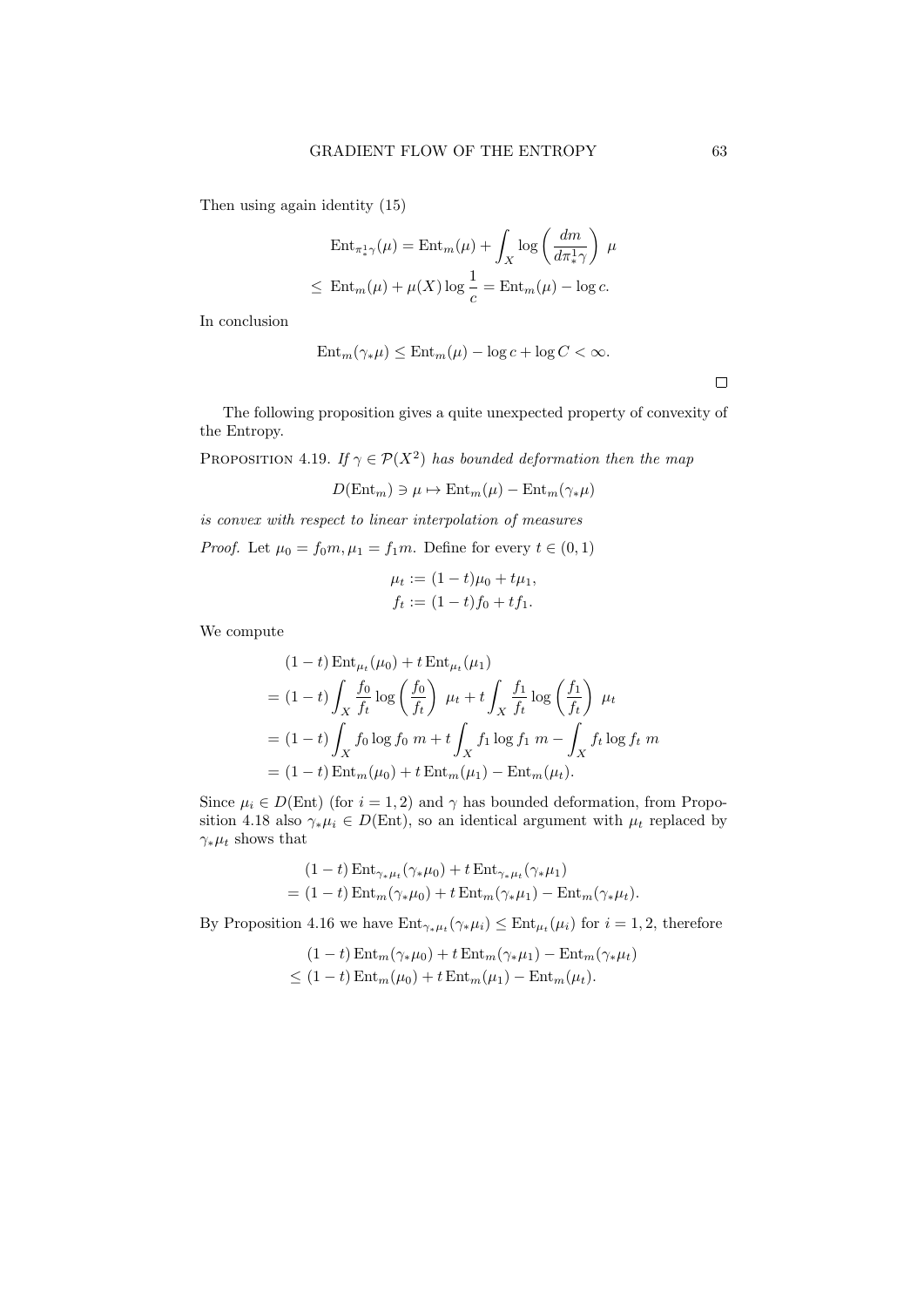Rearranging the terms we finally obtain

$$
\operatorname{Ent}_{m}(\mu_{t}) - \operatorname{Ent}_{m}(\gamma_{*}\mu_{t})
$$
  
\n
$$
\leq (1-t)\operatorname{Ent}_{m}(\mu_{0}) + t\operatorname{Ent}_{m}(\mu_{1}) - (1-t)\operatorname{Ent}_{m}(\gamma_{*}\mu_{0}) - t\operatorname{Ent}_{m}(\gamma_{*}\mu_{1}).
$$

#### 4.4.2. Approximability in Entropy and distance

The following is a technical result which allows us to control the Entropy of a perturbation of a measure.

For  $\gamma \in \mathcal{P}(X^2)$ , define the transportation cost

$$
C(\gamma) := \int \mathfrak{d}^2(x, y) \; \gamma(dx, dy).
$$

LEMMA 4.20. If  $\mu, \nu \in D(\text{Ent}_{m})$ , there exists a sequence  $(\gamma^{n})_{n}$  of plans with bounded deformation such that  $Ent_m(\gamma_*^n \mu) \to Ent_m(\nu)$  and  $C(\gamma_\mu^n) \to W_2^2(\mu, \nu)$ as  $n \to \infty$ .

*Proof.* Let  $f, g \in L^1(m)$  be non-negative such that  $\mu = fm, \nu = gm$ . Pick  $\gamma \in \text{Adm}(\mu, \nu)$  s.t.

$$
\int \mathfrak{d}^2 \; \gamma = \inf_{\gamma' \in \mathrm{Adm}(\mu,\nu)} \int \mathfrak{d}^2 \; \gamma'
$$

and  $\forall n \in \mathbb{N}$  define

$$
A'_n := \left\{ (x, y) \in X^2 : f(x) + g(y) \le n \right\},
$$
  
\n
$$
A_n := \left\{ (x, y) \in A'_n : \gamma_x(A'_n) > \frac{1}{2} \right\},
$$
  
\n
$$
\gamma^n(dx, dy) := c_n \left( \gamma_{|A_n}(dx, dy) + \frac{1}{n} (id, id)_* m(dx, dy) \right),
$$

with  $c_n$  the normalization constant, i.e.  $c_n = \frac{1}{(4\pi)^n}$  $\gamma(A_n) + \frac{1}{n}$ . Disintegrating  $\gamma$  we obtain

$$
\gamma(dx, dy) = \int_X \left[ \gamma_x(dy) \right] \mu(dx) = \int_X \left[ \gamma_y(dx) \right] \nu(dy),
$$
  

$$
\gamma_{|A_n}(dx, dy) = \int_X \left[ \gamma_{x|A_n}(dy) \right] \mu(dx) = \int_X \left[ \gamma_{y|A_n}(dx) \right] \nu(dy).
$$

Therefore

$$
\frac{\gamma^n}{c_n} = \left( \int_X \left[ \gamma_{x \mid A_n}(dy) \right] \mu(dx) \right) + \frac{1}{n} (id, id)_* m(dx, dy)
$$

$$
= \int_X \left[ f(x) \gamma_{x \mid A_n}(dy) + \frac{1}{n} \delta_x(dy) \right] m(dx),
$$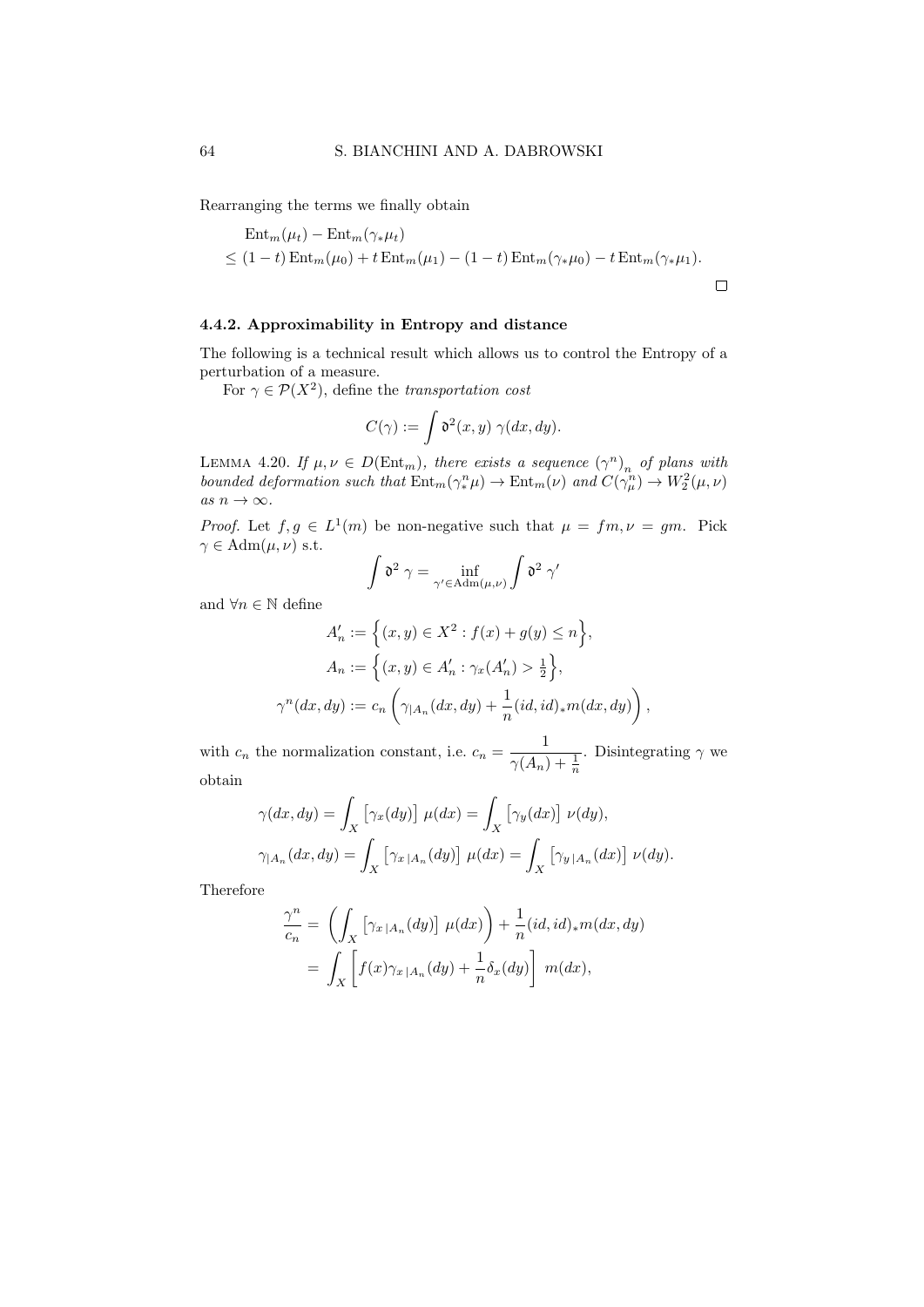and analogously for  $\nu,$ 

$$
\frac{\gamma^n}{c_n} = \int_X \left[ g(y)\gamma_{y\,|A_n}(dx) + \frac{1}{n} \delta_y(dx) \right] \, m(dy).
$$

Then the marginals of  $\gamma^n$  are

$$
\pi_*^1 \gamma^n = c_n \left( \gamma_x(A_n) f(x) + \frac{1}{n} \right) m(dx),
$$
  

$$
\pi_*^2 \gamma^n = c_n \left( \gamma_y(A_n) g(y) + \frac{1}{n} \right) m(dy).
$$

Since  $0 \le f, g \le n$  and  $0 \le \gamma_x(A_n), \gamma_y(A_n) \le 1$ ,

$$
\frac{c_n}{n}m \le \pi_*^1 \gamma^n, \pi_*^2 \gamma^n \le \left( nc_n + \frac{c_n}{n} \right) m,
$$

i.e.  $\gamma^n$  has bounded deformation for every *n*.

By Radon-Nikodym Theorem

$$
f_n(x) := \frac{d\mu}{d\pi_*^1 \gamma^n} = \frac{f(x)}{c_n(\gamma_x(A_n)f(x) + \frac{1}{n})},\tag{16}
$$

so by definition of push-forward of a measure

$$
\gamma_{\mu}^{n}(dx, dy) = \frac{d\mu}{d\pi_{*}^{1}\gamma^{n}}\gamma^{n} = f_{n}(x)\gamma^{n}(dx, dy)
$$

$$
= \int_{X} c_{n} \left[ f_{n}(x)g(y)\gamma_{y}|_{A_{n}}(dx) + \frac{f_{n}(x)}{n}\delta_{y}(dx) \right] m(dy),
$$

and thus

$$
\gamma_*^n \mu = \pi_*^2 \gamma_\mu^n(dy) = \int_X c_n \left( g(y) \int_{A_n} f_n(x) \gamma_y(dx) + \frac{f_n(y)}{n} \right) m(dy).
$$

Defining

$$
h_n(y) := g(y) \left( \int_{A_n} f_n(x) \gamma_y(dx) \right) + \frac{f_n(y)}{n},
$$

we can write

$$
\operatorname{Ent}_{m}(\gamma_{*}^{n}\mu) = \int_{X} c_{n}h_{n}(y)\log [c_{n}h_{n}(y)] m(dy).
$$

We notice that since  $c_n \to 1, c_n \geq 2/3$  definitely, so

$$
c_n \gamma_x(A_n) + \frac{1}{nf(x)} \ge \frac{1}{2}c_n + \frac{1}{n^2} \ge \frac{1}{3},
$$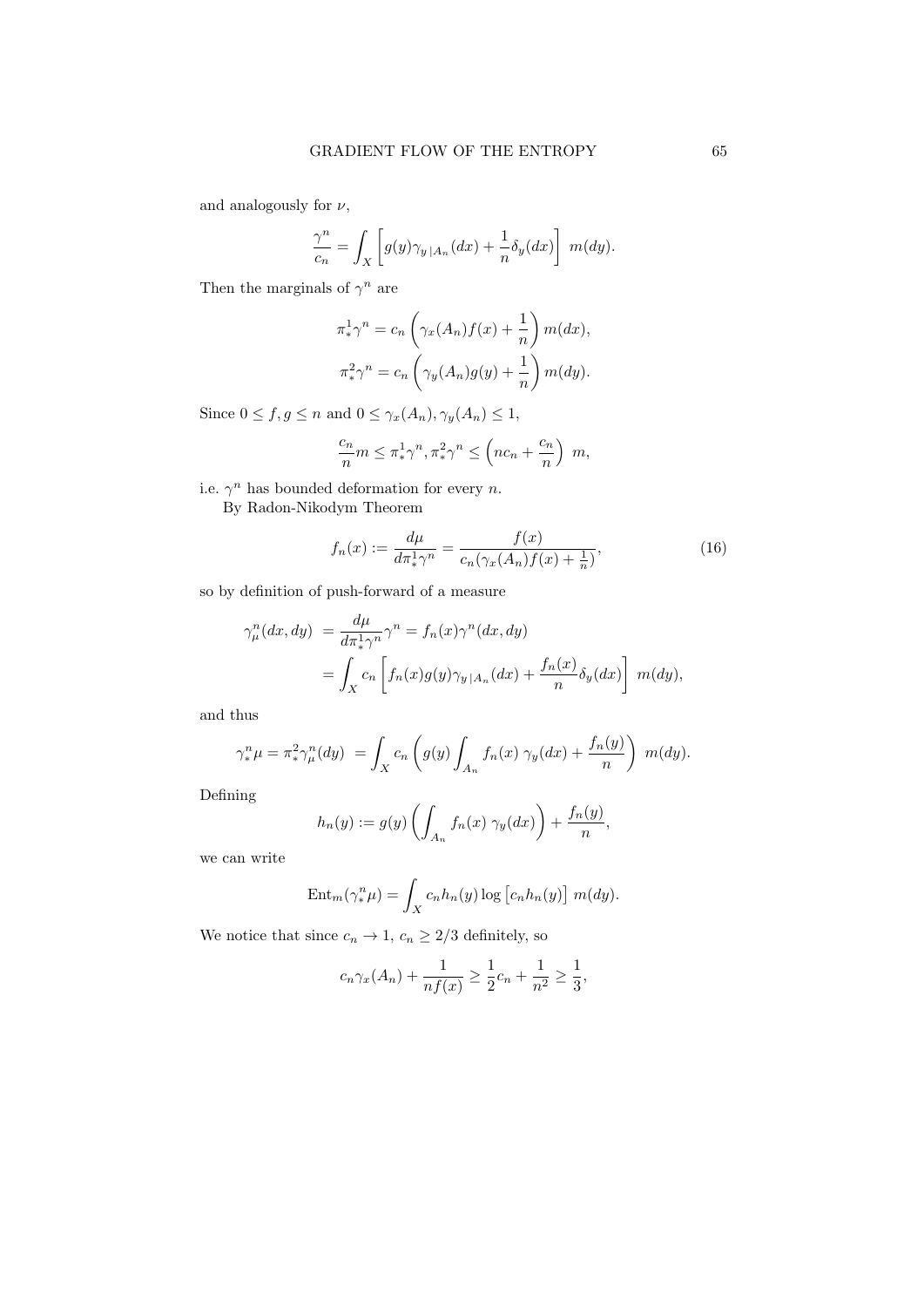thus by definition (16),  $f_n \leq 3$  definitely. Therefore, defined

$$
q_n(y) := 3\left(g(y) + \frac{1}{n}\right),\,
$$

we have that  $0 \leq h_n \leq q_n(y)$  definitely.

A calculation shows that  $q_n(y) \log q_n(y) \in L^1(m)$  definitely; thus by Dominated Convergence Theorem

$$
\lim_{n} \text{Ent}_{m}(\gamma_{*}^{n} \mu) = \int_{X} \lim_{n} \left( c_{n} h_{n}(y) \log (c_{n} h_{n}(y)) \right) m(dy)
$$

$$
= \int_{X} g(y) \log g(y) m(dy) = \text{Ent}_{m}(\nu),
$$

since  $\lim_{n} c_n = 1$  and  $\lim_{n} h_n(y) = g(y)$ .

We pass to show the convergence of the cost. We can rewrite the cost of  $\gamma_\mu^n$ as

$$
C(\gamma_{\mu}^{n}) = \int_{X^{2}} \mathfrak{d}^{2}(x, y) \, \gamma_{\mu}^{n}(dx, dy) = \int_{X^{2}} \mathfrak{d}^{2}(x, y) f_{n} \, \gamma^{n}(dx, dy)
$$

$$
= \int_{X^{2}} \mathfrak{d}^{2} c_{n} f_{n} \chi_{A_{n}} \, \gamma + \frac{1}{n} \int_{X^{2}} \mathfrak{d}^{2} f_{n} \, (id, id)_{*} m.
$$

By hypothesis X is compact and we have that  $c_n, f_n, \chi_{A_n} \to 1$ , therefore there exists  $k > 1$  such that  $\mathfrak{d}^2 c_n f_n \chi_{A_n} \leq k$  definitely. In conclusion, by Dominated Convergence

$$
C(\gamma_{\mu}^{n}) \to \int_{X^{2}} \mathfrak{d}^{2} \gamma = W_{2}^{2}(\mu, \nu).
$$

 $\Box$ 

#### 4.4.3. Convexity of the squared descending slope

If  $(X, \mathfrak{d}, m)$  has Ricci curvature bounded from below by K, from (4) we know that

$$
|D^-\operatorname{Ent}_{m}|(\mu)=\sup_{\nu\in\mathcal{P}(X),\,\nu\neq\mu}\frac{\left(\operatorname{Ent}_{m}(\mu)-\operatorname{Ent}_{m}(\nu)+\frac{K}{2}W_2^2(\mu,\nu)\right)^+}{W_2(\mu,\nu)}.
$$

We give yet another characterization of  $|D^-\text{Ent}_{m}|$ , which relies only on plans with bounded deformation and which we will use in the proof of Proposition 4.22.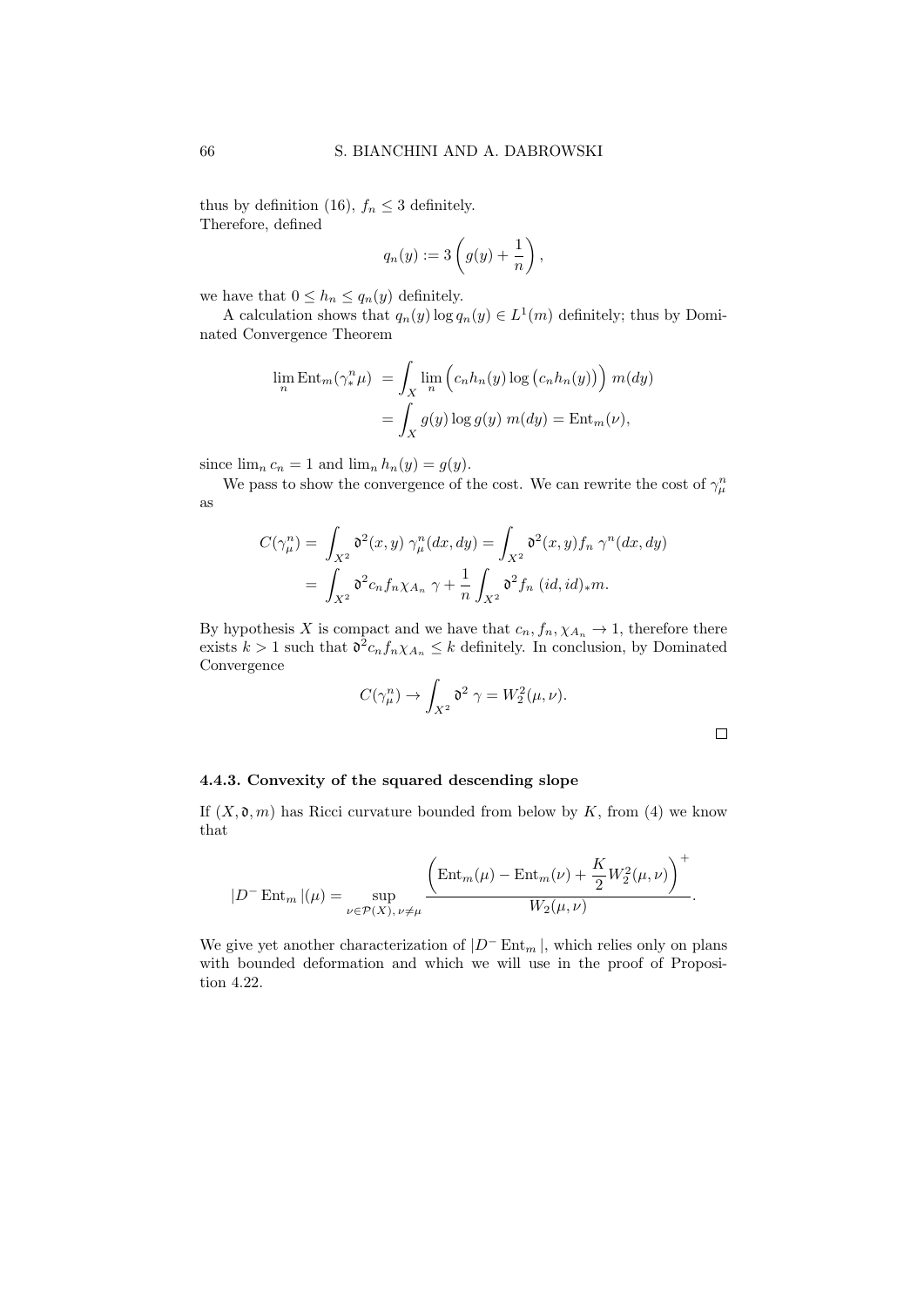LEMMA 4.21. If  $(X, \mathfrak{d}, m)$  has Ricci curvature bounded from below by K then

$$
|D^-\operatorname{Ent}_{m}|(\mu)=\sup_{\gamma}\frac{\left(\operatorname{Ent}_{m}(\mu)-\operatorname{Ent}_{m}(\gamma_*\mu)+\frac{K}{2}C(\gamma_{\mu})\right)^+}{\left(C(\gamma_{\mu})\right)^{1/2}},
$$

where the supremum is taken among all  $\gamma \in \text{Adm}(\mu, \nu)$  with bounded deformation, and if  $C(\gamma_{\mu})=0$  the right hand side is taken 0 by definition.

Proof. We show both inequalities.

 $\sum_{\nu}$   $\geq$  ". We can assume  $C(\gamma_{\mu}) > 0$ ,  $\nu = \gamma_{\ast}\mu$  and  $K < 0$  (thanks to Remark 3.8).

The following inequality is easily proven: if  $a, b, c \in \mathbb{R}$  and  $0 < b \leq c$ , then

$$
\frac{(a-b)^{+}}{\sqrt{b}} \ge \frac{(a-c)^{+}}{\sqrt{c}}.
$$

Substituting

$$
a := \text{Ent}_{m}(\mu) - \text{Ent}_{m}(\gamma_{*}\mu),
$$
  

$$
b := -\frac{K}{2}W_{2}^{2}(\mu, \gamma_{*}\mu),
$$
  

$$
c := -\frac{K}{2}C(\gamma_{\mu}),
$$

proves the thesis.

 $\degree$   $\degree$   $\leq$   $\degree$ . It comes directly from Lemma 4.20.

A key ingredient in proving the uniqueness of the flow of the Entropy is the convexity of the squared descending slope of the Entropy, which we now show.

PROPOSITION 4.22. If  $(X, d, m)$  has Ricci curvature bounded from below by K, then the map

$$
\mu \in D(\text{Ent}_{m}) \mapsto |D^{-} \text{Ent}_{m}|^{2}(\mu)
$$

is convex with respect to linear interpolation of measures.

Proof. Recalling that the supremum of convex maps is still convex, and considering Lemma 4.21, we are done if we prove that the map

$$
\mu \mapsto \frac{\left( \left( \text{Ent}_{m}(\mu) - \text{Ent}_{m}(\gamma_{*}\mu) + \frac{K^{-}}{2} C(\gamma_{\mu}) \right)^{+} \right)^{2}}{C(\gamma_{\mu})}
$$
(17)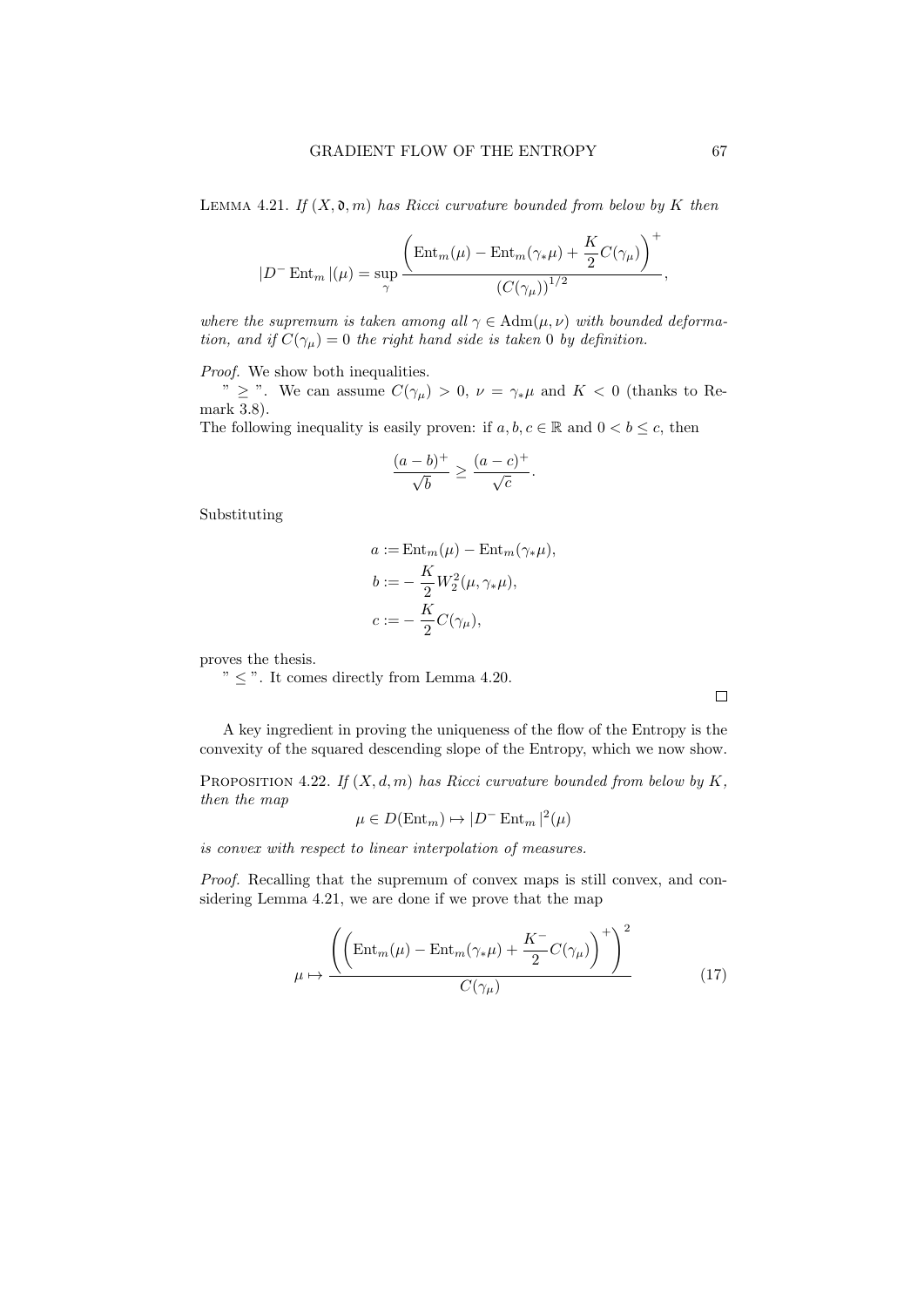is convex.

The map

$$
\mu \in D(\text{Ent}_{m}) \mapsto C(\gamma_{\mu}) = \int_{X \times X} d^{2}(x, y) d\gamma_{\mu}
$$

is linear. Hence, together with the fact that  $\mu \mapsto \text{Ent}_{m}(\mu) - \text{Ent}_{m}(\gamma_{*}\mu)$  is convex (Proposition 4.19), also

$$
\mu \mapsto \text{\rm Ent}_m(\mu)-\text{\rm Ent}_m(\gamma_*\mu)-\frac{K^-}{2}C(\gamma_\mu)
$$

is convex. Taking its positive part we still have a convex function. Now take

$$
a(\mu) := \left(\text{Ent}_{m}(\mu) - \text{Ent}_{m}(\gamma_*\mu) - \frac{K^{-}}{2}C(\gamma_{\mu})\right)^{+}, b(\mu) := C(\gamma_{\mu}),
$$

and define also  $\psi : [0, \infty) \times [0, \infty) \to \mathbb{R} \cup {\infty}$  as

$$
\psi(a, b) := \begin{cases} \frac{a^2}{b} & \text{if } b > 0, \\ \infty & \text{if } b = 0, \ a > 0, \\ 0 & \text{if } a = b = 0. \end{cases}
$$

It is immediately shown that  $\psi$  is convex and it is non-decreasing with respect to a. Therefore we obtain

$$
\psi\Big(a\big((1-t)\mu_0+t\mu_1\big),b\big((1-t)\mu_0+t\mu_1\big)\Big) \leq \psi\Big((1-t)a(\mu_0)+ta(\mu_1),(1-t)b(\mu_0)+tb(\mu_1)\Big) \leq (1-t)\psi\Big(a(\mu_0),b(\mu_0)\Big)+t\psi\Big(a(\mu_1),b(\mu_1)\Big),
$$

thus the convexity of (17).

We finally have all the tools to prove the uniqueness of the gradient flow generated by the Entropy.

THEOREM 4.23 (Uniqueness). Let  $(X, d, m)$  have Ricci curvature bounded from below by K and let  $\tilde{\mu} \in D(\text{Ent}_{m})$ ; then there exists a unique gradient flow of Ent<sub>m</sub> in  $(\mathcal{P}(X), W_2)$  starting from  $\tilde{\mu}$ .

*Proof.* Let  $\mu_t, \nu_t$  be gradient flows of  $Ent_m$  starting both from  $\tilde{\mu}$ . Then

$$
\eta_t:=\frac{\mu_t+\nu_t}{2}
$$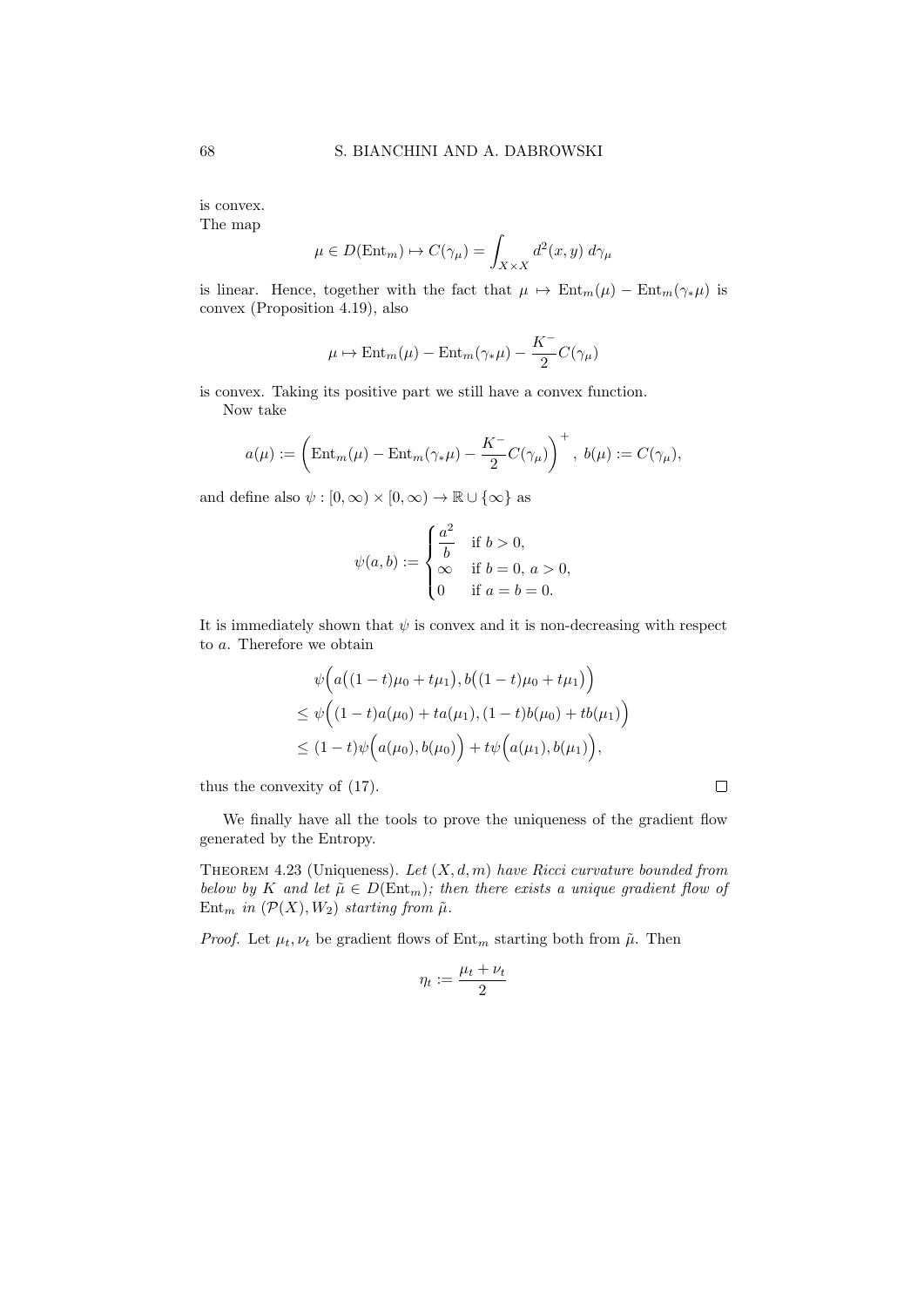is an absolutely continuous curve (by Remark 4.3) starting from  $\tilde{\mu}$ . From the definition of gradient flow,

$$
\text{Ent}_{m}(\tilde{\mu}) = \text{Ent}_{m}(\mu_{t}) + \frac{1}{2} \int_{0}^{t} |\dot{\mu}_{s}|^{2} ds + \frac{1}{2} \int_{0}^{t} |D^{-} \text{Ent}_{m}|^{2}(\mu_{s}) ds,
$$
  

$$
\text{Ent}_{m}(\tilde{\mu}) = \text{Ent}_{m}(\nu_{t}) + \frac{1}{2} \int_{0}^{t} |\dot{\nu}_{s}|^{2} ds + \frac{1}{2} \int_{0}^{t} |D^{-} \text{Ent}_{m}|^{2}(\nu_{s}) ds,
$$

for every  $t \geq 0$ .

Adding up these two equalities, by the squared slope convexity (Proposition 4.22), the squared metric speed convexity (Remark 4.3) and the strict convexity of the relative Entropy (Proposition 4.7), we obtain

$$
\text{Ent}_{m}(\tilde{\mu}) > \text{Ent}_{m}(\eta_{t}) + \frac{1}{2} \int_{0}^{t} |\dot{\eta}_{s}|^{2} \, ds + \frac{1}{2} \int_{0}^{t} |D^{-} \text{Ent}_{m}|^{2}(\eta_{s}) \, ds
$$

for every t where  $\mu_t \neq \nu_t$ . But this contradicts (6); therefore it must be  $\mu_t \equiv \nu_t.$ П

#### **REFERENCES**

- [1] L. Ambrosio, N. Fusco, and D. Pallara, Functions of bounded variation and free discontinuity problems, Oxford Mathematical Monographs, The Clarendon Press Oxford University Press, New York, 2000.
- [2] L. AMBROSIO AND N. GIGLI, A users guide to optimal transport, Lecture notes of C.I.M.E. summer school, 2009.
- [3] L. AMBROSIO, N. GIGLI, AND G. SAVARÉ, *Gradient flows in metric spaces and* in the space of probability measures, second ed., Lectures in Mathematics ETH Zürich, Birkhäuser Verlag, Basel, 2008.
- [4] L. AMBROSIO, N. GIGLI, AND G. SAVARÉ, Heat flow and calculus on metric measure spaces with Ricci curvature bounded below—the compact case, Boll. Unione Mat. Ital. (9) 5 (2012), no. 3, 575–629.
- [5] E. De Giorgi, A. Marino, and M. Tosques, Problems of evolution in metric spaces and maximal decreasing curve, Atti Accad. Naz. Lincei Rend. Cl. Sci. Fis. Mat. Natur. (8) 68 (1980), no. 3, 180–187.
- [6] D. H. Fremlin, Measure theory, vol. 4, Torres Fremlin, 2000.
- [7] N. GIGLI, On the heat flow on metric measure spaces: existence, uniqueness and stability, Calc. Var. Partial Differential Equations 39 (2010), no. 1-2, 101–120.
- [8] R. JORDAN, D. KINDERLEHRER, AND F. OTTO, The variational formulation of the Fokker-Planck equation, SIAM J. Math. Anal. 29 (1998), no. 1,  $1-17$ .
- [9] J. LOTT AND C. VILLANI, Ricci curvature for metric-measure spaces via optimal transport, Ann. of Math. (2) 169 (2009), no. 3, 903–991.
- [10] F. Otto, The geometry of dissipative evolution equations: the porous medium equation, Comm. Partial Differential Equations 26 (2001), no. 1-2, 101–174.